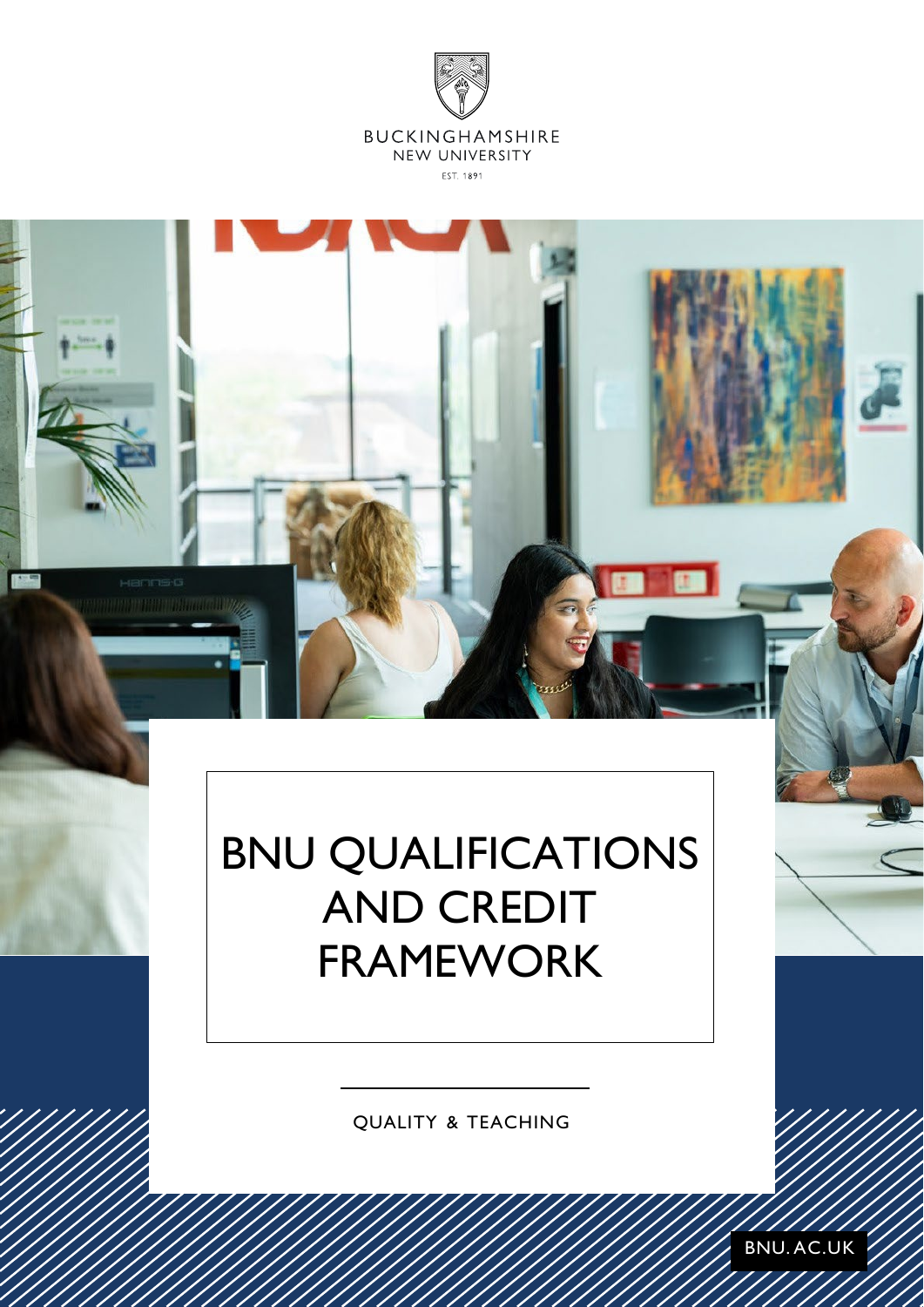### **Contents**

| <b>Introduction</b>                                                               | 3                       |
|-----------------------------------------------------------------------------------|-------------------------|
| <b>Purpose and Scope</b>                                                          | 3                       |
| Internal and External Reference Points                                            | 3                       |
| Relationship to other parts of the University quality assurance framework         | 4                       |
| Relationship with Professional, Statutory and Regulatory Body (PSRB) requirements | $\overline{4}$          |
| <b>Framework Components</b>                                                       | $\overline{\mathbf{4}}$ |
| Qualifications and award titles                                                   | $\overline{4}$          |
| Programmes of Study                                                               | 6                       |
| Academic Level                                                                    | 6                       |
| Mode of Study                                                                     | $\overline{7}$          |
| Mode of Delivery                                                                  | 8                       |
| <b>Credit and Learning Hours</b>                                                  | 9                       |
| <b>Modules</b>                                                                    | 9                       |
| Academic Year, Teaching Blocks and Intakes                                        | 11                      |
| <b>Foundation Years</b>                                                           | 12                      |
| <b>Placement and Study Abroad Opportunities</b>                                   | 12                      |
| <b>Qualifications Framework</b>                                                   | 14                      |
| <b>Undergraduate Qualifications</b>                                               | 14                      |
| <b>Taught Postgraduate Qualifications</b>                                         | 15                      |
| <b>Appendices</b>                                                                 | 16                      |
| Appendix 1: Table of current approved qualifications                              | 16                      |
| <b>Appendix 2: Qualification Level Descriptors</b>                                | 17                      |
| Appendix 3: Higher and Degree Apprenticeships                                     | 21                      |
| Appendix 4: Micro-credentials                                                     | 23                      |

| Approved by: | <b>Education Committee / Senate</b> | Date first published: Apr-2022 |                 |
|--------------|-------------------------------------|--------------------------------|-----------------|
| Version No.  | 1 ก                                 | Date updated:                  | Apr-2022        |
| Owner:       | <b>Academic Registry</b>            | <b>Review Date:</b>            | <b>Sep-2026</b> |

This document has been designed to be accessible for readers. However, should you require the document in an alternative format please contact the Academic Registry.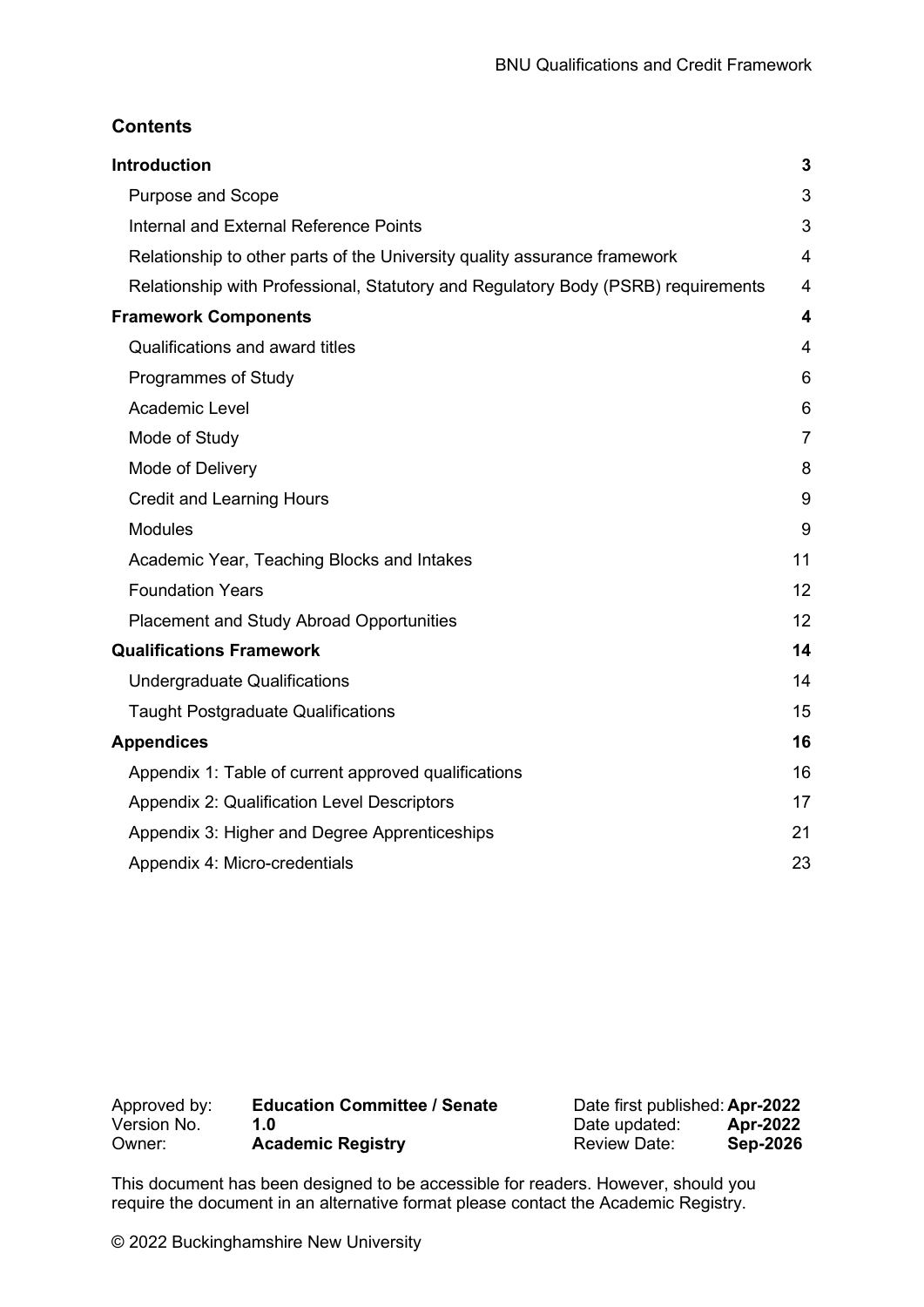# <span id="page-2-0"></span>**Introduction**

1 The *Buckinghamshire New University Qualifications and Credit Framework* sets the framework and credit requirements for all programmes of study leading to a taught degree qualification of Buckinghamshire New University (BNU) starting in September 2023. Previous programmes of study were aligned to the *Academic Qualifications Framework* which this document replaces.

# <span id="page-2-1"></span>**Purpose and Scope**

- 2 The purposes of the Qualifications and Credit Framework are to:
	- Promote a common and consistent understanding of the characteristics represented by a BNU qualification
	- Provide a reference point for setting academic standards when designing, developing, approving, and reviewing programmes of study and their constituent modules and in the development of partnerships with other HE providers
	- Support the development of new and innovative interdisciplinary programmes at the University by promoting a common credit framework
	- Facilitate the integration and portability of credits awarded by the University with other UK and international providers ensuring learner mobility
	- Ensure that BNU qualifications align to requirements and sector expectations for a qualification of the respective academic level.
- 3 The Qualifications and Credit Framework applies to all taught academic qualifications, including foundation, undergraduate and postgraduate programmes of study, validated and awarded by the University for delivery in the UK and / or overseas.

# <span id="page-2-2"></span>**Internal and External Reference Points**

- 4 Development of the Qualifications and Credit Framework has been informed by reference to the following sector quality assurance documents:
	- The *UK Quality Code for Higher Education* [\(https://www.qaa.ac.uk/quality-code\)](https://www.qaa.ac.uk/quality-code)
	- *The Frameworks for Higher Education Qualifications of UK Degree-Awarding Bodies* (FHEQ) [\(https://www.qaa.ac.uk/quality-code/qualifications-frameworks\)](https://www.qaa.ac.uk/quality-code/qualifications-frameworks)
	- The *Higher Education Credit Framework for England: Advice on Academic Credit Arrangements (Second Edition)* and *Making Use of Credit: A Companion to the Higher Education Credit Framework for England* [\(https://www.qaa.ac.uk/quality](https://www.qaa.ac.uk/quality-code/higher-education-credit-framework-for-england)[code/higher-education-credit-framework-for-england\)](https://www.qaa.ac.uk/quality-code/higher-education-credit-framework-for-england)
	- The *Framework for Qualifications of the European Higher Education Area* (FQ-EHEA) [\(https://ehea.info/page-qualification-frameworks\)](https://ehea.info/page-qualification-frameworks)
	- The *European Credit Transfer and Accumulation Scheme* (ECTS) [\(https://ec.europa.eu/education/resources-and-tools/european-credit-transfer-and](https://ec.europa.eu/education/resources-and-tools/european-credit-transfer-and-accumulation-system-ects_en)[accumulation-system-ects\\_en\)](https://ec.europa.eu/education/resources-and-tools/european-credit-transfer-and-accumulation-system-ects_en)
	- QAA Degree Characteristics Statements [\(https://www.qaa.ac.uk/quality](https://www.qaa.ac.uk/quality-code/characteristics-statements)[code/characteristics-statements\)](https://www.qaa.ac.uk/quality-code/characteristics-statements), including: *Doctoral Degree Characteristics*; *Master's Degree Characteristics*; *Foundation Degree Characteristics*, *Qualifications involving more than on degree-awarding body*, and *Higher Education in Apprenticeships Characteristics*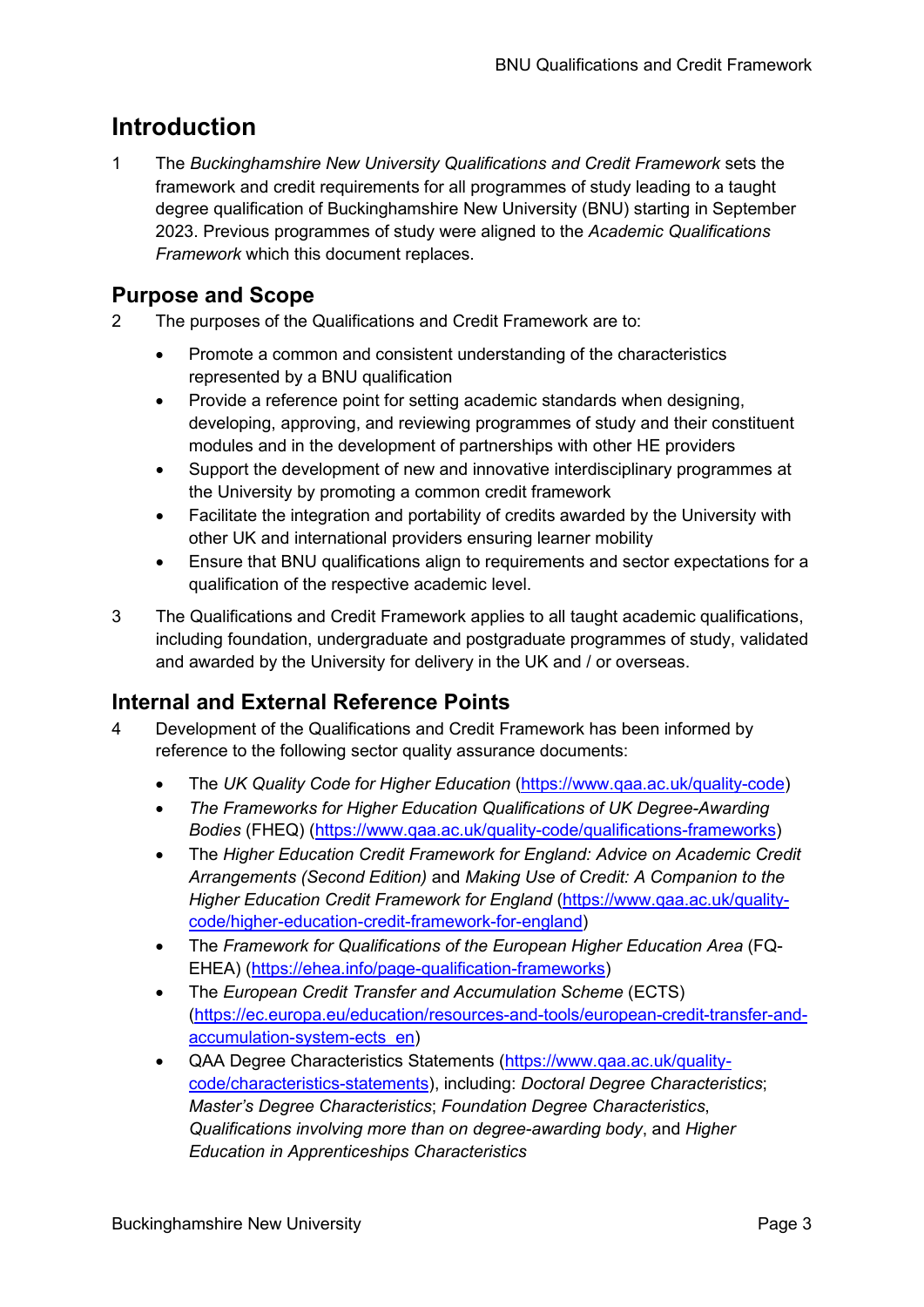5 The Framework has also been designed to enable development of programmes aligned to the University's Blueprint for Education at BNU: Curriculum Framework and Design Model ('the Blueprint').

# <span id="page-3-0"></span>**Relationship to other parts of the University quality assurance framework**

- 6 The Qualifications and Credit Framework should be read in conjunction with other University quality assurance documents (available via the BNU [policies webpage\)](https://www.bucks.ac.uk/about-us/how-our-university-operates/policies-and-strategies) as follows:
	- Undergraduate and Postgraduate *Assessment Regulations* which set out the University's regulations for the successful achievement of a qualification
	- *Programme Approval and Amendment Policy* which sets out the process for quality assuring and approving or amending a programme of study
	- *Accreditation of Prior Learning Policy and Procedure* which sets out the process for credit accumulation and transfer
	- *Certification and Transcript Procedure* which covers the production and distribution of certificates and transcripts recording learner achievement
	- *Professional, Statutory and Regulatory Bodies (PSRBs): Engaging with PSRBs and maintaining quality assurance* which provides guidance on engaging with accrediting bodies

# <span id="page-3-1"></span>**Relationship with Professional, Statutory and Regulatory Body (PSRB) requirements**

- 7 Many qualifications offered by the University are further recognised or accredited by one or more PSRB. Many of these PSRBs have their own framework and qualification requirements to meet professional standards.
- 8 Such recognition or accreditation is strongly encouraged. Therefore, it may be necessary to incorporate these additional requirements in designing programmes of study, some of which may contravene elements of this Framework.
- 9 Such exceptions should generally be kept to a minimum and used only where necessary. Exceptions will be agreed via a formal approval event. See the PSRB guidance document for further information.

# <span id="page-3-2"></span>**Framework Components**

# <span id="page-3-3"></span>**Qualifications and award titles**

- 10 A qualification is a degree, diploma or certificate awarded by the University in recognition that specified learning outcomes have been achieved following the successful completion of a recognised programme of study. A list of approved qualifications offered by the University can be found at [Appendix 1.](#page-15-1)
- 11 All University qualifications must present a coherent programme of study which is detailed in a programme specification and approved via a formal approval event.
- 12 All University qualifications must be mapped against the relevant qualification descriptor in the FHEQ which exemplifies the nature and characteristics of that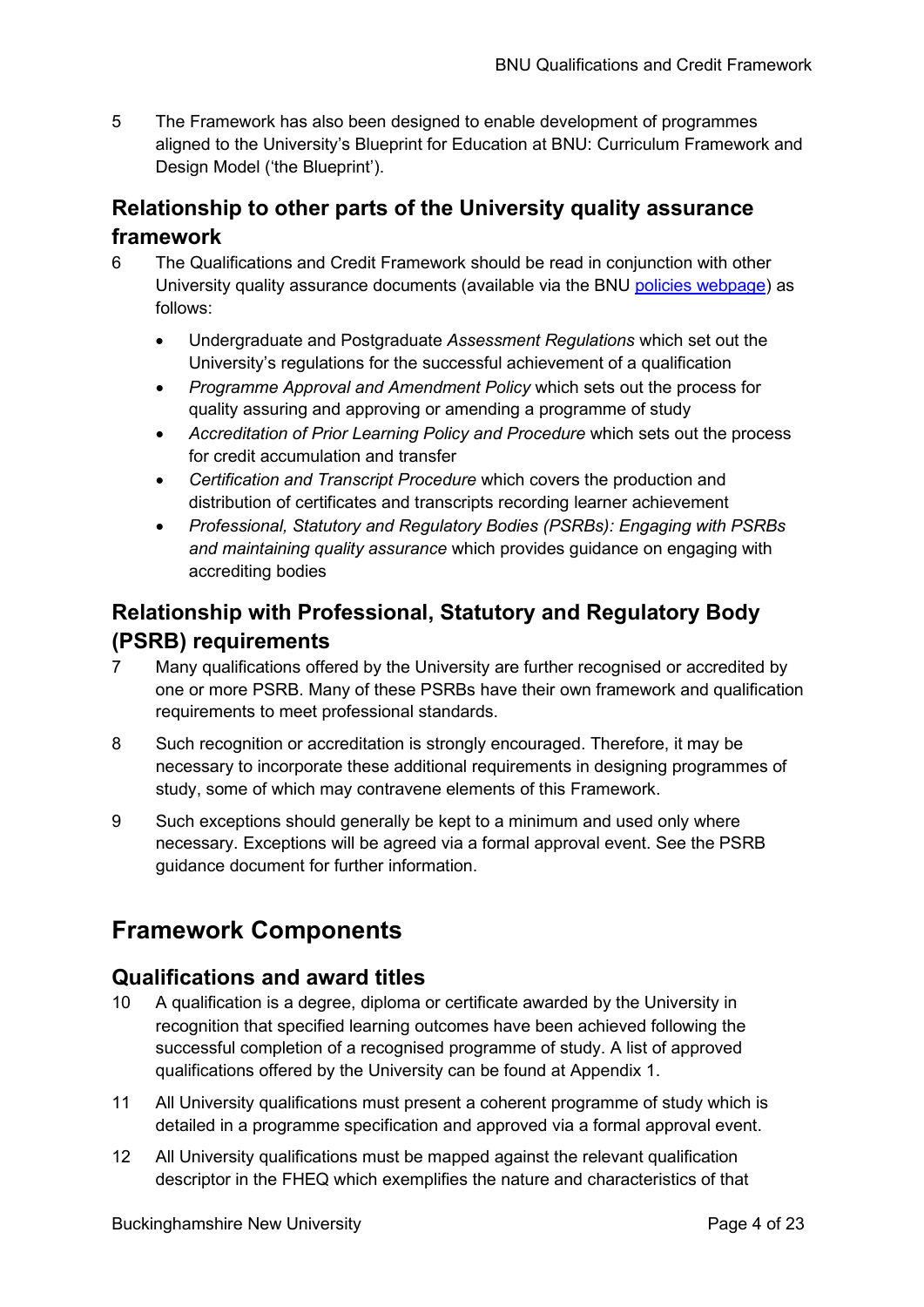qualification.[1](#page-4-0) Qualifications should also meet the credit and level requirements set out further below.

- 13 Qualifications will fall into the following categories:
	- The **final qualification** will be awarded to a learner who has successfully met all programme requirements for the award for which they registered at the outset of study, e.g. a named Honours degree.
	- An **intermediate qualification** can be registered for by a learner at the outset of study, e.g. a learner can choose only to study for a PGDip on certain Master's courses
	- An **exit qualification** is a lesser award where a learner has not achieved the qualification for which they registered at the outset of study, either through failing to meet the academic requirements, or because they have withdrawn from their registered programme of study. For example, a Diploma of Higher Education on an Honours degree programme. See the Qualifications Framework section for a full list of approved exit qualifications for each award.
	- An **alternative qualification** is awarded where a learner meets the general credit and framework requirements for a qualification of a particular level but is unable to meet the specific requirements for a qualification on a programme of study. This is used for programmes where there are additional professional accreditation requirements for registration and use of a particular award title may be restricted, e.g. on some health-related and all nursing programmes.
- 14 Both intermediate and exit qualifications will have specific programme learning outcomes defined in the Programme Specification for the relevant level of the qualification. All programme learning outcomes must be achieved before a qualification can be conferred.
- 15 The format of the award title should include:
	- the qualification itself (e.g. "Bachelor's degree with Honours")
	- the broad discipline (e.g. "Arts"), and
	- the field of study (e.g. "Business Management").

The full award title would therefore be: "Bachelor of Arts with Honours in Business Management", which would be shortened to "BA (Hons) Business Management". All qualification titles will be listed in the relevant programme specification.

- 16 The field of study indicator will be dictated by the principal discipline of study for the programme. In determining the programme name, consideration should be given to the following:
	- The extent of specialisation within the programme in terms of aims and learning outcomes
	- The extent of professional or employment demands for the specific title
	- The potential for misunderstanding or misinterpretation by learners or employers
	- The long-term life expectancy of the title, especially when this is driven by current market demands

<span id="page-4-0"></span><sup>1</sup> FHEQ qualification descriptors are reproduced at Appendix 2.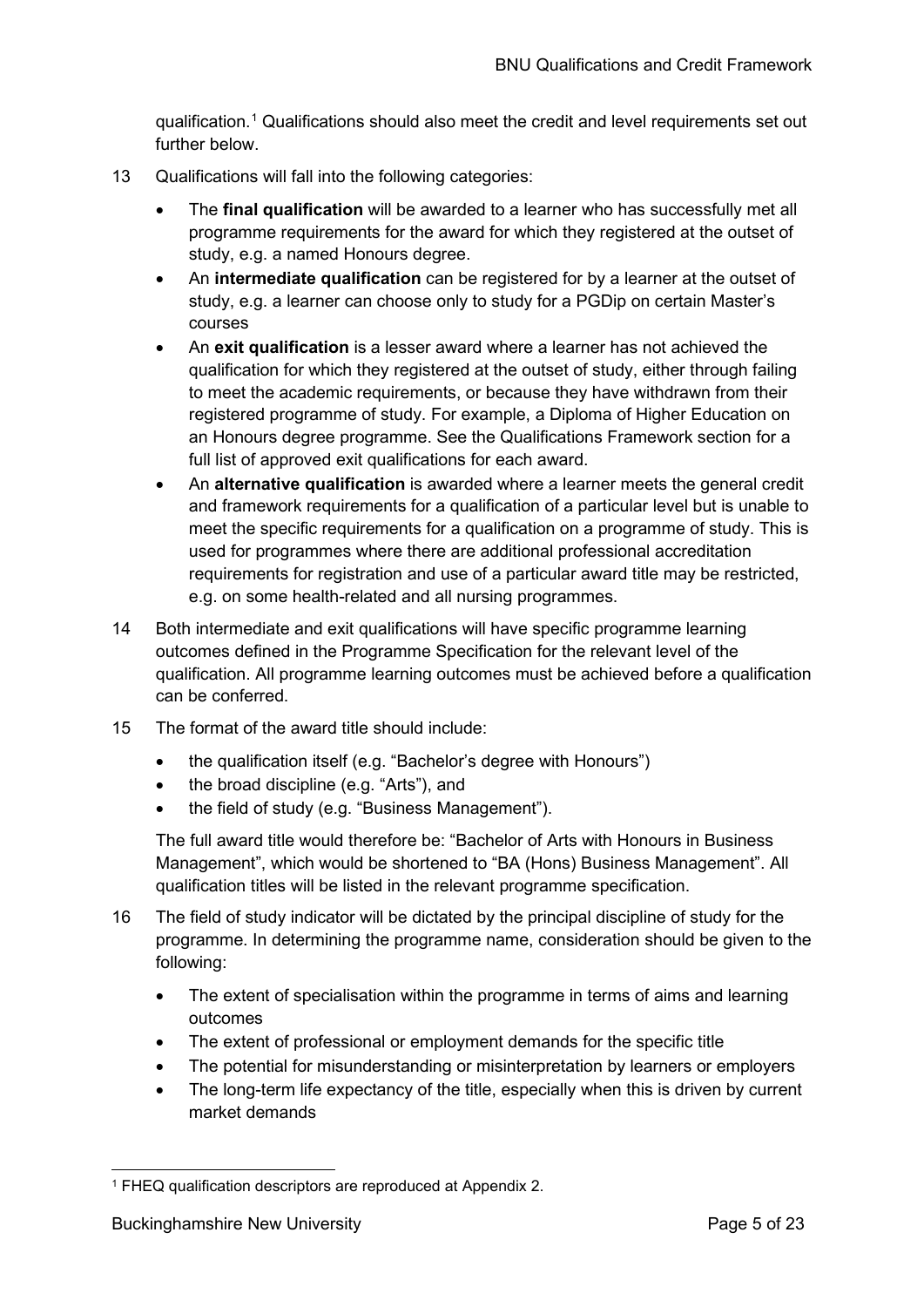- The perception of usage from a national and international perspective
- 17 Pathway specialisms may be used for such programmes and may lead to a specific award title, although all exit qualifications will normally be given in the parent title.

# <span id="page-5-0"></span>**Programmes of Study**

- 18 A programme is an approved path of study that provides a coherent learning experience defined by specified learning outcomes. A programme will consist of one or more stages or years of study, the number of which will vary depending on the qualification and mode of study.
- 19 Programme learning outcomes will be specified in a "programme specification" to be produced during programme development which will also indicate how these learning outcomes can be achieved and demonstrated. Programme learning outcomes must be set at the relevant level defined in the Framework for the award of a qualification set at that level.

# <span id="page-5-1"></span>**Academic Level**

20 Each qualification has an associated academic level within the FHEQ and by extension to the corresponding cycle of the FQ-EHEA. All programmes must be located at the corresponding level for that qualification.<sup>[2](#page-5-2)</sup>

| <b>Typical higher education qualifications</b><br>awarded within each level | <b>FHEQ level</b> | <b>Corresponding</b><br><b>FQ-EHEA cycle</b>     |
|-----------------------------------------------------------------------------|-------------------|--------------------------------------------------|
| Doctoral degrees (e.g. PhD, EdD, DNurs<br>$etc.$ )                          | 8                 | Third cycle (end of<br>cycle)<br>qualifications  |
| Master's degrees (e.g. MPhil, MRes, MA,<br>MSc)                             |                   | Second cycle (end<br>of cycle)<br>qualifications |
| Integrated master's degrees (e.g. MEng)                                     | $\overline{7}$    |                                                  |
| Postgraduate diplomas (PGDip)                                               |                   |                                                  |
| <b>Postgraduate certificates (PGCert)</b>                                   |                   |                                                  |
| Bachelor's degrees with honours (e.g.<br><b>BA/BSc Hons)</b>                |                   | First cycle (end of<br>cycle)<br>qualifications  |
| Bachelor's degrees (Ordinary degrees)                                       | 6                 |                                                  |
| <b>Graduate diplomas</b>                                                    |                   |                                                  |
| <b>Graduate certificates</b>                                                |                   |                                                  |
| Foundation degrees (e.g. FdA, FdSc)                                         | 5                 |                                                  |

<span id="page-5-2"></span><sup>2</sup> Research degrees and research master's programmes must currently be validated by the University's research degree awarding partner. For further guidance on research programmes please contact the Research & Enterprise Development Unit.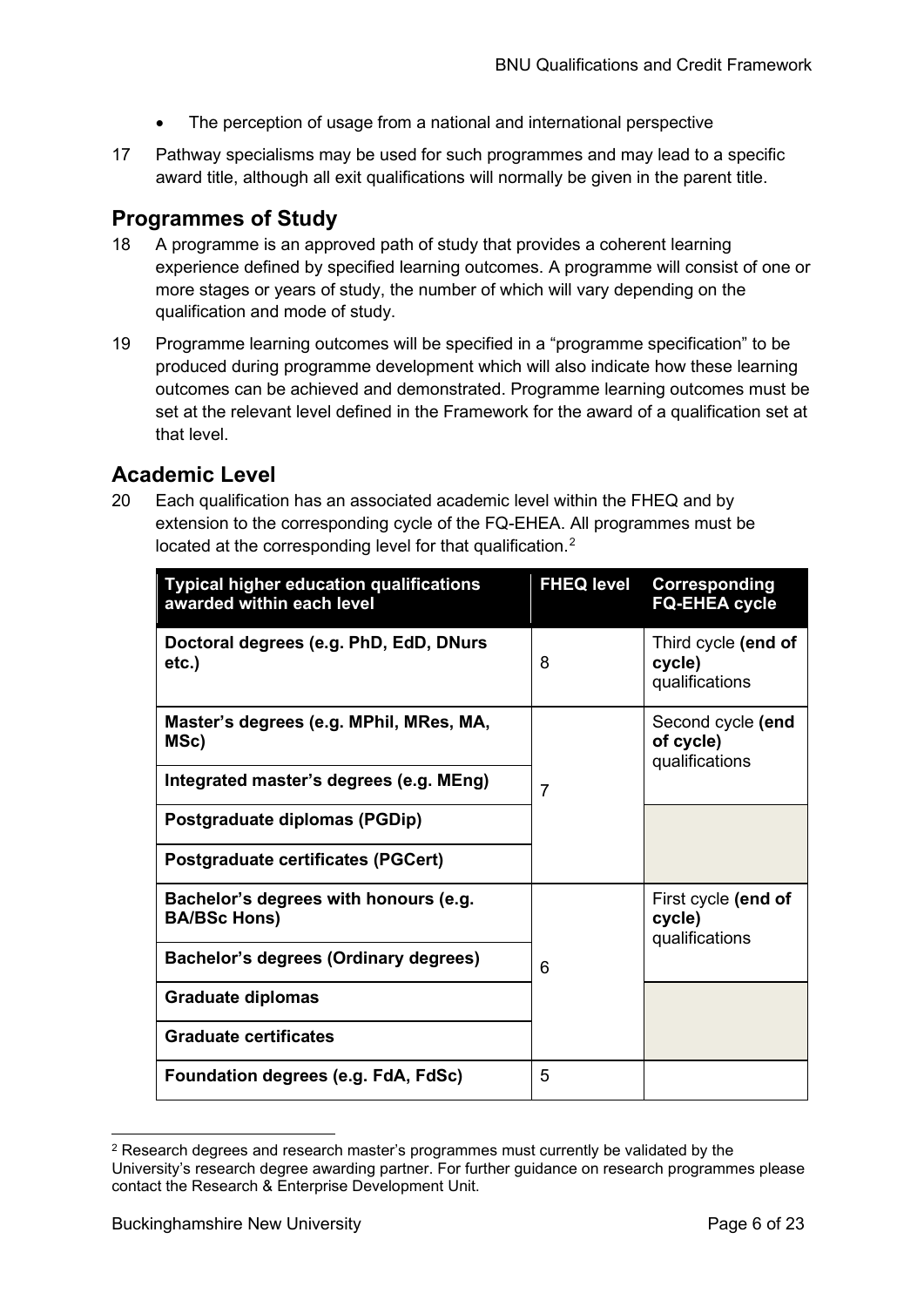| <b>Typical higher education qualifications</b><br>awarded within each level     | <b>FHEQ level</b> | Corresponding<br><b>FQ-EHEA cycle</b>         |
|---------------------------------------------------------------------------------|-------------------|-----------------------------------------------|
| Diplomas of Higher Education (DipHE)                                            |                   | Short cycle (within<br>or linked to the first |
| <b>Higher National Diplomas (HND) awarded</b><br>under licence from Pearson     |                   | cycle)<br>qualifications                      |
| <b>Higher National Certificates (HNC) awarded</b><br>under licence from Pearson | 4                 |                                               |
| <b>Certificates of Higher Education (CertHE)</b>                                |                   |                                               |

- 21 Programmes may also include some elements of study at a lower academic level, e.g. an Honours degree is a Level 6 programme and will include elements of study at Levels 4, 5, and 6. Programme and module learning outcomes must be set at the relevant academic level. See further below for the level and credit requirements of component modules within a qualification.
- 22 Degree programmes may also include an integrated Foundation Year. A Foundation Year is not set at a particular academic level but is a pre-Level 4 year designed to prepare learners for study. It is nominally assigned to 'Level 0' to distinguish from other qualifications. See below for more information on Foundation Years.

# <span id="page-6-0"></span>**Mode of Study**

- 23 Mode of study refers to the study load of the learner, whether full-time, part-time or accelerated study.
- 24 A programme's mode of study will be primarily determined by the number of credits studied by the learner during the course of the year, which is used to calculate its fulltime equivalence (FTE). A full-time programme will have an FTE of 1.0.
	- A full-time undergraduate programme will typically consist of 120 credits per year, which is the equivalent of 1,200 notional learning hours<sup>[3](#page-6-1)</sup>
	- A full-time postgraduate programme will typically consist of 180 credits per year, which is the equivalent of 1,800 notional learning hours.
- 25 A programme with a full-time equivalence of less than 1.0 (typically 0.75 FTE and below) will be considered part-time. All short courses are therefore by definition parttime.
- 26 A programme specification can cover all modes of study as the teaching learning and assessment strategy requirements will not differ between full and part-time study, only the amount of content to be covered in a year.

#### **Accelerated programmes**

27 An undergraduate degree programme may be accelerated where the programme is completed in two years rather than three. An accelerated degree programme will have an FTE of 1.5 and will consist of 180 credits per year (1,800 notional learning hours).

<span id="page-6-1"></span><sup>&</sup>lt;sup>3</sup> To meet funding requirements a full-time undergraduate programme must be studied over a minimum of 21 weeks.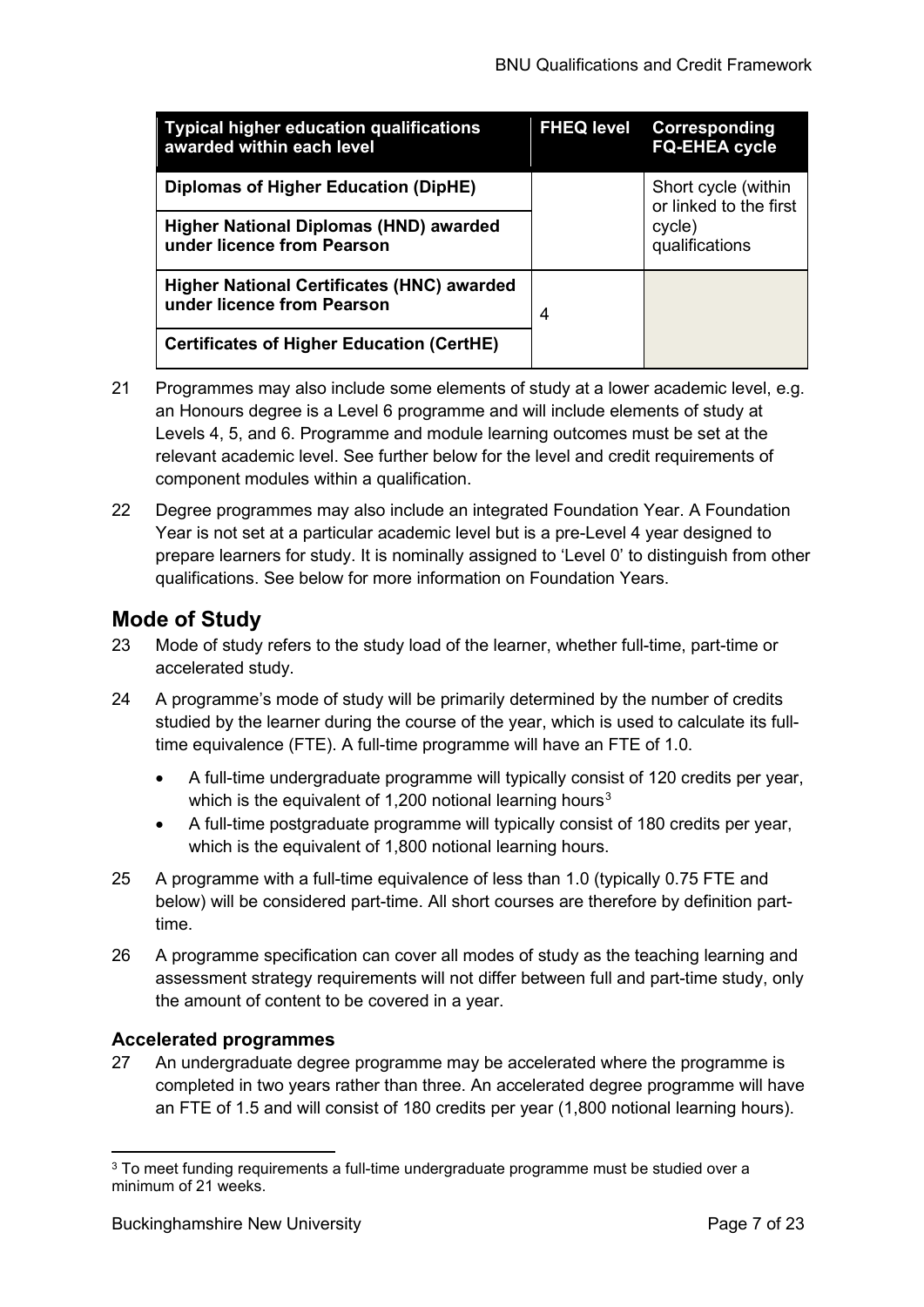28 Accelerated degree programmes are subject to additional regulations around progression and should only be offered alongside an existing full-time degree programme on to which students can 'decelerate' as required.

# <span id="page-7-0"></span>**Mode of Delivery**

- 29 The mode of delivery of a programme is an important consideration when designing learning activities that will support learners to develop the skills, knowledge and understanding required to achieve the programme learning outcomes.
- 30 The following modes of delivery are recognised at the University<sup>[4](#page-7-1)</sup>:
	- **In-person (onsite) delivery**: Delivery is structured around in-person activities (e.g. lectures, seminars, group work) the majority of which (over 75%) takes place in a physical learning space (classroom, lab, studio, workshop etc.). Activities will take place at scheduled times, i.e. synchronously. Outside of scheduled activities learners will be expected to prepare for scheduled activities and complete assignments. In person learning will normally be supported by learning resources accessible via a Virtual Learning Environment (VLE).
	- **Blended learning**: Delivery generally blends in-person and online learning activities into an integrated experience. Online learning will constitute a substantial part of the programme (25% or more) typically taking place between onsite activities. Learning can take place in both synchronous or asynchronous modes, where teaching can be delivered in 'real time' or be recorded and documented on a VLE for learners to study in their own time. In-person learning may include nonstandard patterns of attendance, e.g. residential study weekends.
	- **Distance learning**: Distance learning programmes take place away from the physical site, i.e. remotely, and typically involve a learner studying using only distance learning technologies. There is no in-person learning of any kind. Learning can take place synchronously via learning activities at scheduled times online, or asynchronously via interactive activities (pre-recorded 'mini-lectures', discussion forum participation etc.) which can be accessed at any time.
	- **Work-based learning**: Work-based learning involves learning through work, learning for work and/or learning at work. It generally has a dual function of being designed to meet the learning needs of the employees, and also meeting the workforce development needs of the organisation. 'On the job' learning will take place and be supervised in the workplace. 'Off the job' learning will take place elsewhere and normally involve a blended learning approach. Apprenticeship programmes are examples of work-based learning programmes.
- 31 A programme specification can reference only one primary mode of delivery. Should an additional mode of delivery be developed either at the same time or at a later stage, a second programme specification will be required as the learning activities are expected to differ.

<span id="page-7-1"></span><sup>4</sup> These definitions have been informed by: *Building a Taxonomy for Digital Learning*. QAA. June 2020. See: [https://www.qaa.ac.uk/docs/qaa/guidance/building-a-taxonomy-for-digital-learning.pdf;](https://www.qaa.ac.uk/docs/qaa/guidance/building-a-taxonomy-for-digital-learning.pdf) and *Advice and Guidance: Work-based Learning.* UK Quality Code for Higher Education. QAA. November 2018. See: [https://www.qaa.ac.uk/quality-code/advice-and-guidance/work-based-learning.](https://www.qaa.ac.uk/quality-code/advice-and-guidance/work-based-learning)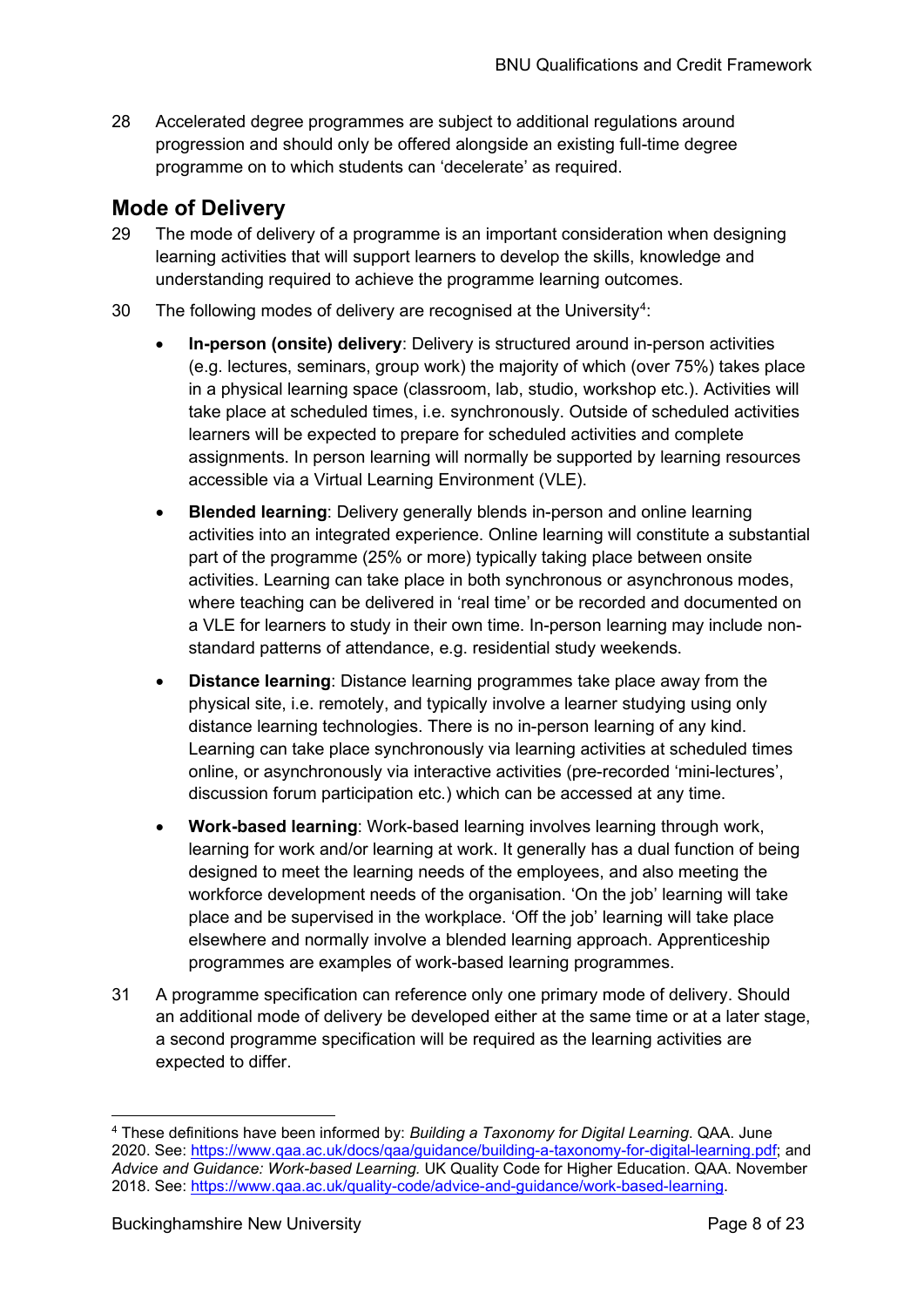# <span id="page-8-0"></span>**Credit and Learning Hours**

- 32 Credit is used by the University as a means of measuring the amount of learning expected for its qualifications and their intellectual demand. Credit is awarded on successful completion of a particular module.
- 33 The volume of credit is fixed and linked to the notional hours of learning expected for the particular module. The University has adopted the convention that one UK credit is the equivalent to 10 notional hours of learning. Therefore, a 20 credit module equates to an expected 200 notional learning hours.
- 34 It is expected that a full-time undergraduate programme will comprise 120 credits per year, which is the equivalent of 1,200 notional learning hours. A full-time postgraduate programme will instead comprise 180 credits per year, which is the equivalent of 1,800 notional learning hours. This is based on the convention that a full-time learner is expected to engage in their studies for forty hours per week across either 30 (undergraduate) or 45 (postgraduate) weeks per year.
- 35 The University has defined the credit values of each of its qualifications on this basis. These are provided under the relevant part of the Framework (see below). All taught programmes of study must be structured using these credit values.

#### **ECTS credits**

- 36 The European Credit Transfer and Accumulation System (ECTS) is a standard means for comparing academic credits across the European Union and other collaborating European countries.
- 37 One academic year corresponds to 60 ECTS credits which equates to 120 UK credits. 1 ECTS credit is therefore equivalent to 2 UK credits awarded by BNU.

## <span id="page-8-1"></span>**Modules**

- 38 A module is a discrete unit of learning set at a specified level which leads to the award of academic credit and which contributes to a programme or qualification. To achieve credit, a learner must achieve the overall pass mark. For some modules, a learner must pass each coursework element.
- 39 A module descriptor will define:
	- The overall aims or objectives of the module;
	- The level at which the unit is to be delivered:
	- The learning outcomes to be demonstrated and the method of delivery;
	- The volume of credit to be achieved, representing a notional volume of learning; and,
	- The means of assessment by which learning outcomes will be achieved, demonstrated and credit awarded.
- 40 A module will normally be delivered as part of a broader programme and will be included in the relevant programme specification. The programme specification will also indicate any programme restrictions, e.g. whether failure of the module can be compensated by achievement in other modules.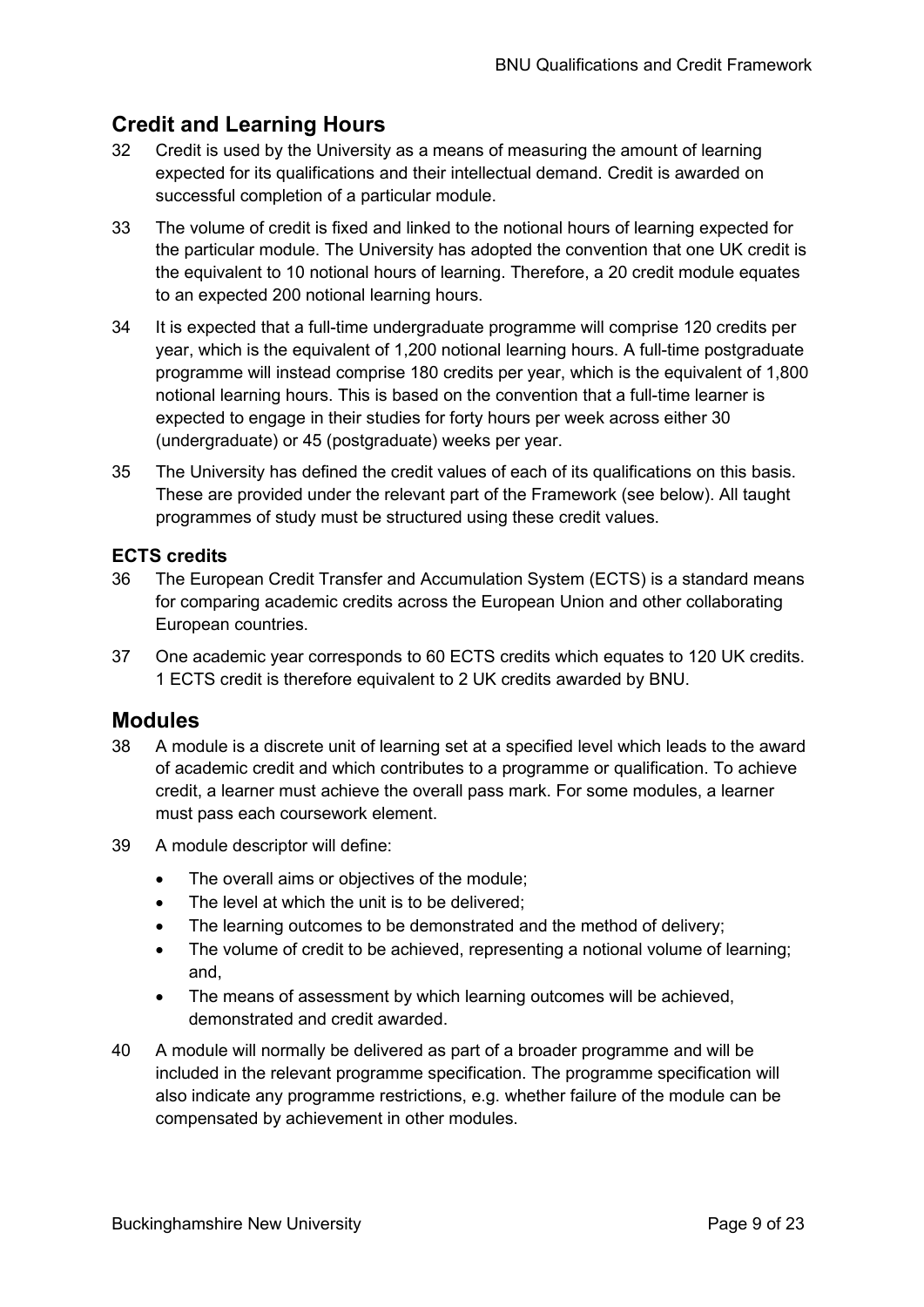41 All programmes should be developed using a structure of 20-credit modules<sup>[5](#page-9-0)</sup>. Undergraduate dissertations and project modules should be double-weighted comprising 40 credits of learning; while Master's dissertation modules will normally be triple-weighted comprising 60 credits of learning.

#### **20 Credit module expectations**

- 200 learning hours
- 60 hours scheduled learning and teaching activities (30%)
- 50 hours maximum assessment workload (25%)
- 90 hours of independent study (45%)
- 42 To facilitate interdisciplinary innovation as well as practical timetabling considerations, modules will normally be completed within an individual teaching block (see below). Project and dissertation modules may instead be delivered over an academic or calendar year.
- 43 A module may be identified as either core or optional relevant to the programme on which it is delivered:
	- **Core module**: Cover the fundamental aspects of the discipline and compulsory for the learner to undertake as part of their programme of study. Core modules contribute directly to, and should be mapped against programme learning outcomes. Core modules will include modules that are pathway-specific and compulsory to take on that particular pathway.
	- **Optional module**: Chosen by the learner as part of their programme, normally as part of a restricted list.<sup>6</sup> Optional modules are intended to help a learner to broaden their study, or develop additional skills or knowledge. Optional modules are not mapped to programme learning outcomes.
- 44 The following credit limitations are in place for core and optional modules on a typical FTUG programme:

| <b>Academic Level</b> | Core module requirement                                                   | <b>Optional module allowance</b> |
|-----------------------|---------------------------------------------------------------------------|----------------------------------|
| <b>Foundation</b>     | 1,200 learning hours                                                      | None                             |
| Level 4               | 120 credits                                                               | None                             |
| Level 5               | 60 credits minimum                                                        | Up to 60 credits                 |
| Level 6               | 60 credits minimum, including<br>the 40 credit Dissertation or<br>Project | Up to 60 credits                 |

<span id="page-9-0"></span><sup>5</sup> BNU programmes will also incorporate 10-credit 'Opportunity' interdisciplinary modules which will allow learners to personalise their curriculum. These are exceptions to the normal module credit size stipulation. Refer to the Blueprint for more information.

<span id="page-9-1"></span> $6$  Where optional modules are available, curriculum development teams should be mindful of the viability thresholds in relation to the number of optional modules from which learners may choose. Optional modules will only run where it is viable to do so; this should be made clear in all learner and applicant-facing materials.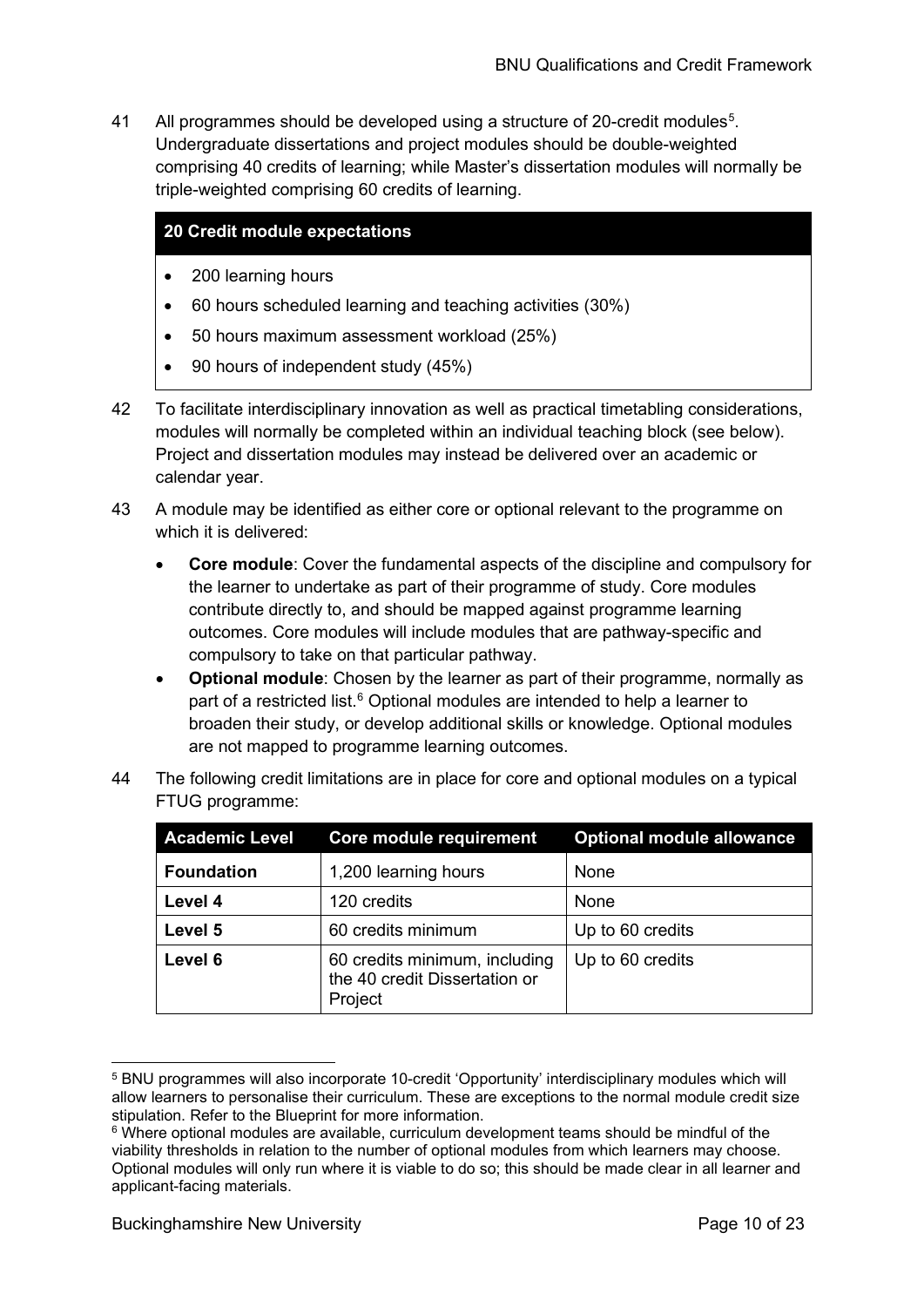#### **Pathway requirements**

- 45 A full-time undergraduate programme can include two or more Pathways. A Pathway is an informal specialism within a programme which may or may not lead to a separate award title.
- 46 A Pathway is defined by a combination of pathway-specific modules which combined with core programme requirements – help to shape the direction of studies for a learner wishing to specialise in a particular area.
- 47 Pathways will only be introduced at Level 5. Level 4 content should be common across the discipline area. A pathway must then include the following in terms of minimum academic credit at Levels 5 and 6:
	- 40 credits of pathway-specific modules at Level 5, to be included as part of the core credit requirement. The remaining 20 credit core requirement can either be programme or pathway specific.
	- 20 credits of pathway-specific modules at Level 6. The Dissertation / Project should also be pathway-focused.
- 48 A pathway may also include optional modules as set out above.

#### <span id="page-10-0"></span>**Academic Year, Teaching Blocks and Intakes**

49 The University year is structured into four teaching blocks of 10 weeks. Teaching blocks are seasonal. Partner teaching arrangements may vary but are expected to follow the same broad structure.

| <b>Autumn</b> | Winter  | <b>Spring</b> | <b>Summer</b> |
|---------------|---------|---------------|---------------|
| Sept-Dec      | Jan-Mar | Apr-Jun       | Jul-Sept      |

- 50 Programmes can admit learners on a 'carousel' basis potentially allowing up to four entry points per programme per year. The number of permissible entry points for an individual programme will be based on viability and resourcing considerations.
- 51 A programme may run over the 'academic year' from September to June (or its equivalent for mid-year entries) or for the full 'calendar year' (September to September):

| <b>Academic Year (9 months)</b> |                                                                   | <b>Calendar Year (12 months)</b> |                                                                  |  |
|---------------------------------|-------------------------------------------------------------------|----------------------------------|------------------------------------------------------------------|--|
|                                 | 1,200 learning hours                                              |                                  | 1,800 learning hours                                             |  |
|                                 | 120 credits                                                       |                                  | 180 credits                                                      |  |
| $\bullet$                       | Three teaching blocks (plus<br>additional block for reassessment) |                                  | Four teaching blocks (plus additional<br>block for reassessment) |  |
| $\bullet$                       | Typically 3 x 40 credit teaching<br><b>blocks</b>                 |                                  | Typically 3 x 40 plus 1 x 60 credit<br>teaching blocks           |  |
| ٠                               | 30 weeks of teaching                                              |                                  | $~1$ $~45$ weeks of teaching                                     |  |
|                                 | $\sim$ 40 learning hours per week                                 |                                  | $~1$ -40 learning hours per week                                 |  |
|                                 |                                                                   |                                  |                                                                  |  |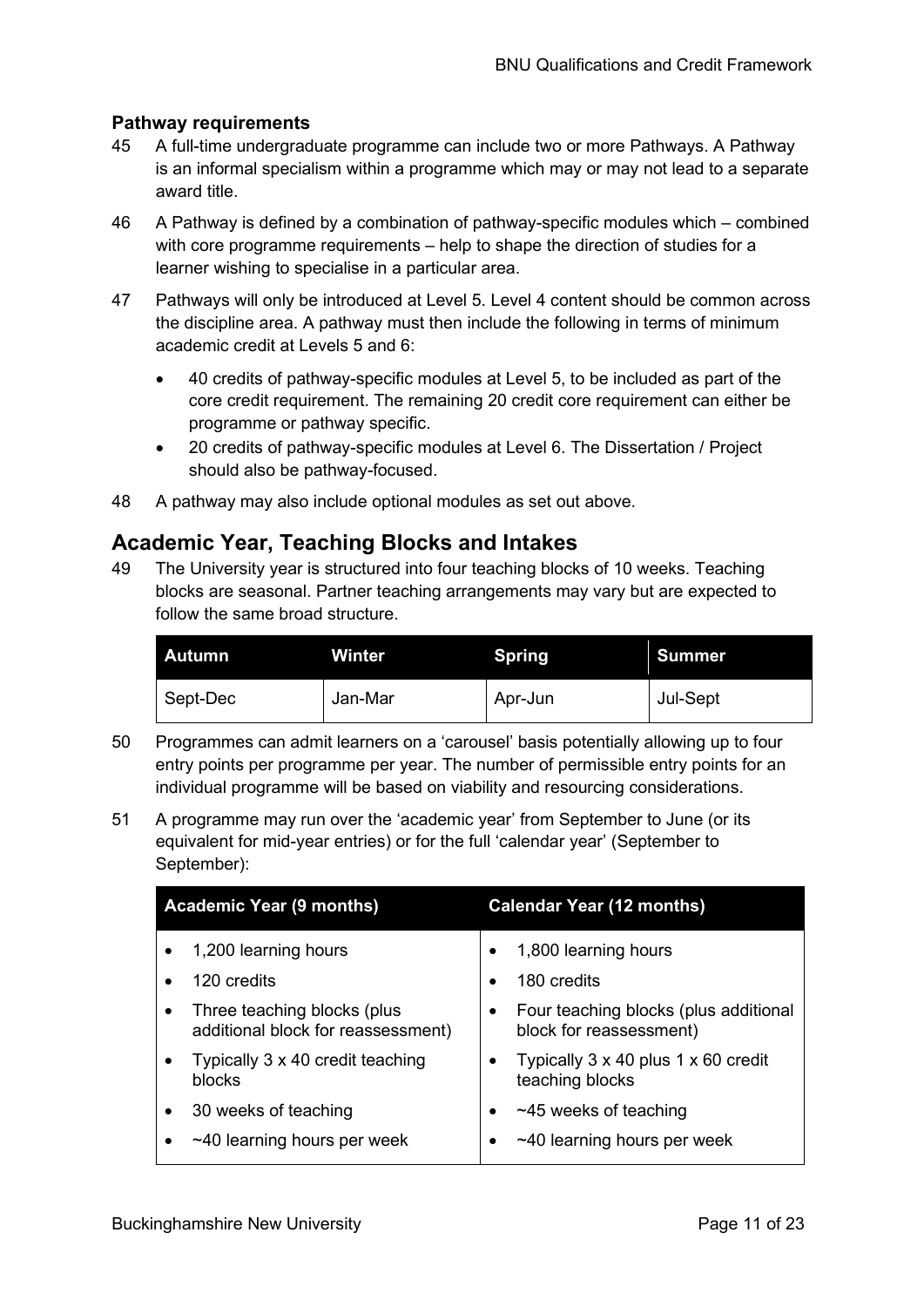52 Most undergraduate programmes will follow the typical academic year, although programmes with placement elements may use the full calendar year instead. Postgraduate programmes will typically follow the full calendar year.

# <span id="page-11-0"></span>**Foundation Years**

53 A Foundation 'Level 0' is a pre-Level 4 year to prepare learners for study. It has no award of its own but may be validated as an integral part of a four-year course leading to the award of a bachelor's degree with honours, or separately as a stand-alone programme.

Note: Except for programmes where there may be specific PSRB regulations, a Foundation Year will normally be approved for all undergraduate degree programmes.

54 Each Foundation Programme module will be assigned an indicative credit value to a total of 120 credits (i.e. 1200 notional learning hours in total). Credits will **not** be set at an academic level of achievement but will instead be identified as 'Level 0'.

#### **Integrated programmes**

- 55 An integrated foundation year must represent a coherent part of the programme (or programmes) to which it is linked. Accordingly, each integrated foundation year must have a *subject-specific* component in addition to skills components.
- 56 Successful achievement of the integrated foundation year will enable automatic progression to Level 4 (i.e. Year 1 of a standard full-time undergraduate degree programme or its equivalent).
- 57 Integrated foundation years will be governed by the University's *Undergraduate Assessment Regulations*.

#### **Stand-alone programmes**

- 58 A stand-alone Foundation Programme may be developed to prepare learners for study at the University. The programme may combine specific academic study, English language and study skills.
- 59 Successful achievement of a stand-alone Foundation Programme will result in a Certificate of Achievement. Programme Specifications may permit entry to study specific awards on successful completion of the Foundation Programme where this is a stand-alone programme.

## <span id="page-11-1"></span>**Placement and Study Abroad Opportunities**

- 60 Placements will be integral to all BNU programmes as the expected progression route. Opportunities will range from summer placements, short (term) or longer (9-12 month) opportunities. Programmes leading to professional registration may have additional requirements.
- 61 In addition to placements a period of study abroad may also be offered as part of a programme. This will either be:
	- In addition to the normal minimum period of registration for a programme, e.g. a placement year; or,
	- Integral to the programme with activities specified as modules with measurable learning outcomes, assessed activities and assigned credit point values, e.g.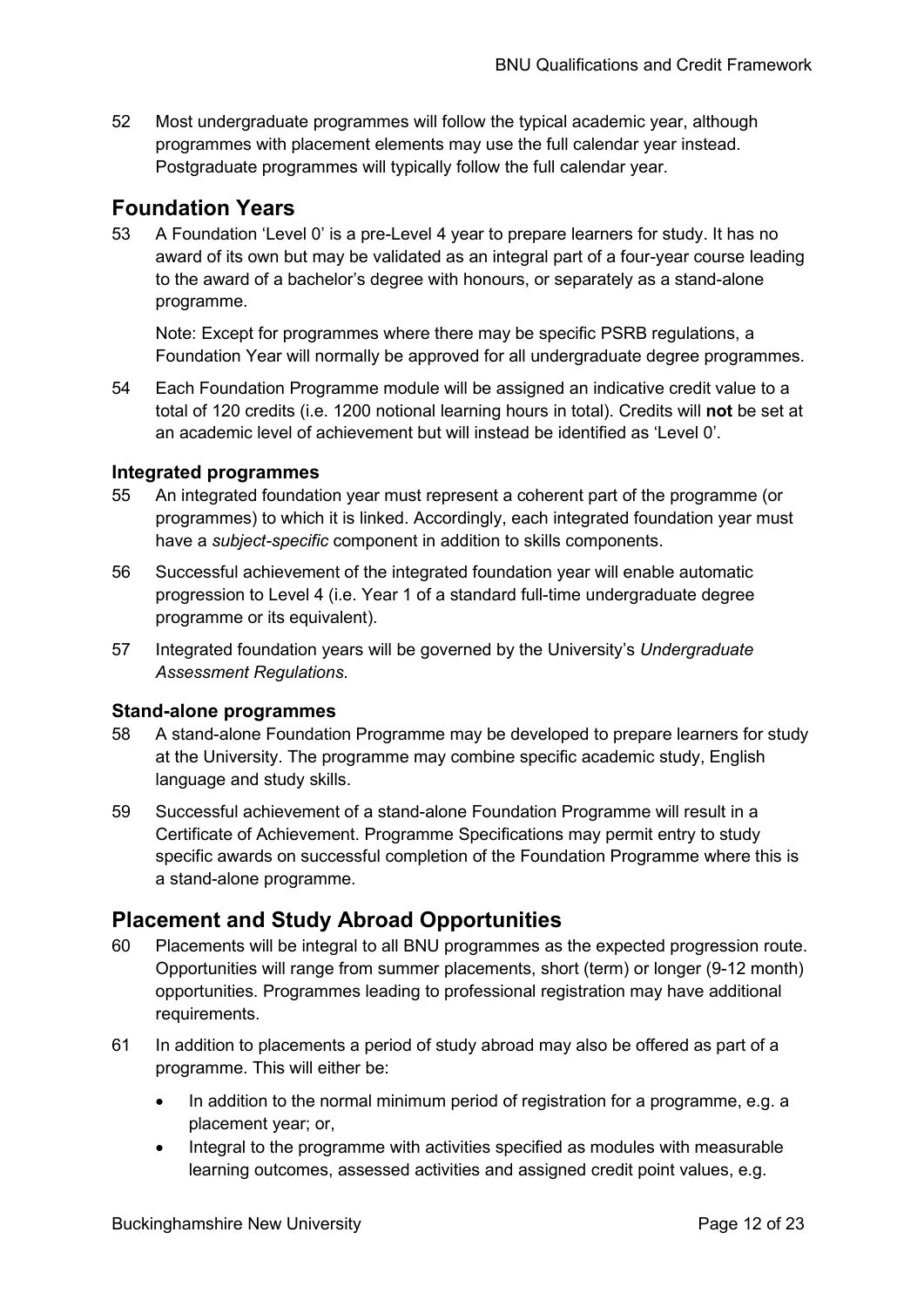typically 40 credits which is the equivalent of a ten week / one term placement opportunity.

- 62 Where learner achievement during study abroad and / or placement is taken into account in determining eligibility for qualification and classification (including intermediate and exit qualifications) the following must be specified:
	- How the opportunity contributes towards the achievement of programme learning outcomes;
	- How the standard criteria for the calculation of the overall weighted average for a qualification should be calculated;
	- The consequences for failing a study abroad / placement opportunity
- 63 Arrangements for such opportunities will be approved via a comprehensive mapping exercise in accordance with the University's APL process.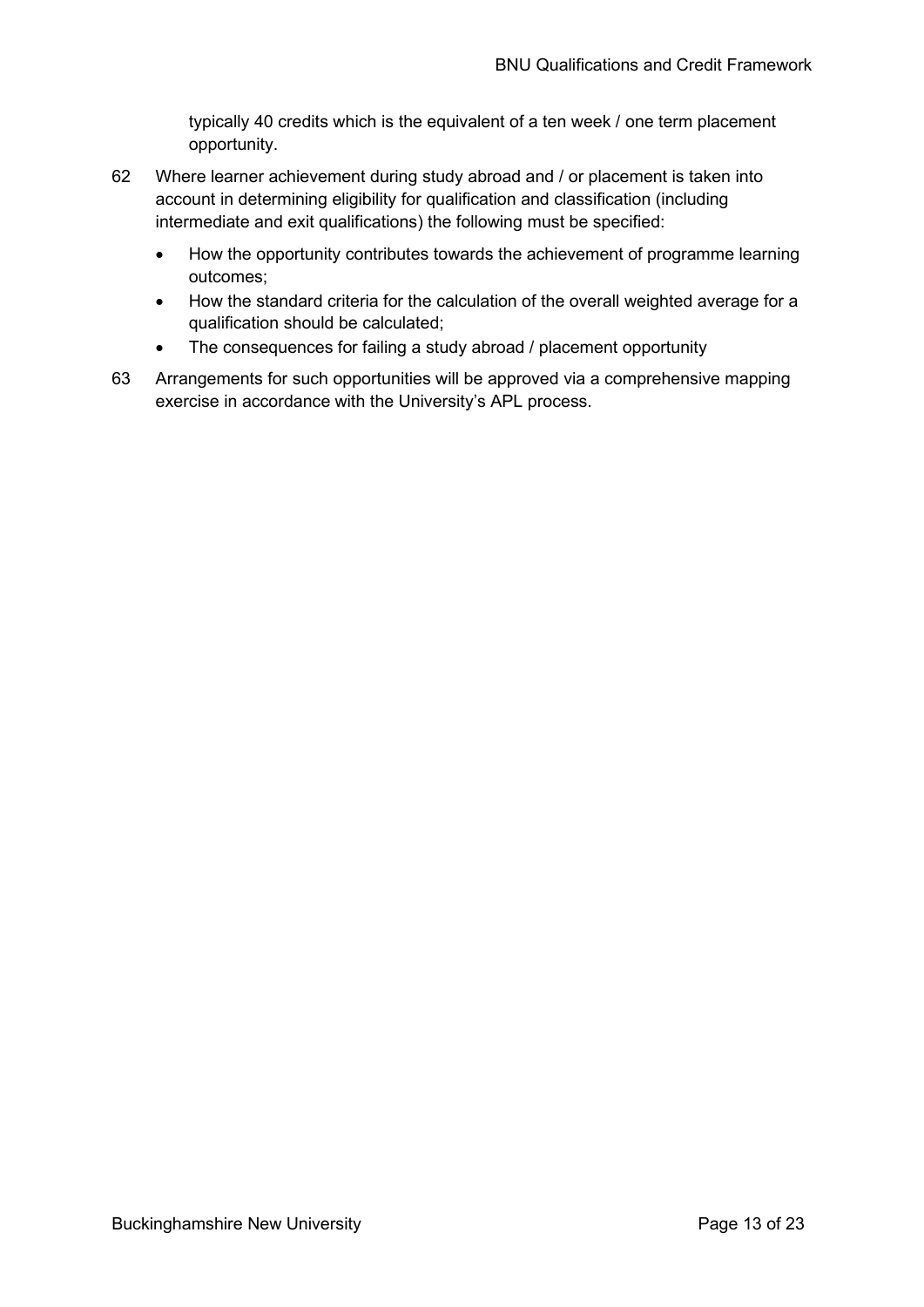# **Qualifications Framework**

The following table includes qualifications commonly offered by the University. For other qualifications not listed below please contact the Academic Registry for further guidance.

## **Undergraduate Qualifications**

Note that where a qualification is offered with an Integrated Foundation Year (typically a Bachelor's degree) the FTE length will increase by 1 academic year and Learning Hours by 1,200, but UK Credits and Exit Qualifications will be unchanged as Foundation Year study is not credit-rated.

<span id="page-13-1"></span><span id="page-13-0"></span>

| <b>Qualification</b>                                   | <b>Study length (FTE)</b> | <b>Teaching</b><br><b>Blocks</b><br>per year | <b>FHEQ</b><br>Level | Learning<br><b>Hours</b> | UK<br><b>Credits</b> | <b>ECTS</b><br><b>Credits</b> | <b>UK Credits</b><br>per Level                                       | <b>Exit</b><br><b>Qualifications</b>                        |
|--------------------------------------------------------|---------------------------|----------------------------------------------|----------------------|--------------------------|----------------------|-------------------------------|----------------------------------------------------------------------|-------------------------------------------------------------|
| Certificate of Higher Education                        | academic year             | 3                                            | 4                    | 1,200                    | 120                  | 60                            | 120 at Level 4                                                       |                                                             |
| Diploma of Higher Education                            | 2 academic years          | 3                                            | 5                    | 2,400                    | 240                  | 120                           | 120 at Level 4<br>120 at Level 5                                     | CertHE                                                      |
| Foundation Degree Arts / Science                       | 2 academic years          | 3                                            | 5                    | 2,400                    | 240                  | 120                           | 120 at Level 4<br>120 at Level 5                                     | CertHE                                                      |
| <b>Graduate Certificate</b>                            | 0.3 academic years        |                                              | 6                    | 400                      | 40                   | 20                            | 40 at Level 6                                                        |                                                             |
| Graduate Diploma                                       | 0.6 academic year         | $\overline{2}$                               | 6                    | 800                      | 80                   | 40                            | 80 at Level 6                                                        | GradCert                                                    |
| Bachelor's degree (Ordinary Degree)                    | 3 academic years          | 3                                            | 6                    | 3,000                    | 300                  | 150                           | 120 at Level 4<br>120 at Level 5<br>60 at Level 6                    | CertHE<br><b>DipHE</b>                                      |
| Bachelor degree with Honours in Arts /<br>Science etc. | 3 academic years          | 3                                            | 6                    | 3,600                    | 360                  | 180                           | 120 at Level 4<br>120 at Level 5<br>120 at Level 6                   | CertHE<br><b>DipHE</b><br>Ordinary degree                   |
| Integrated Master's degree with<br><b>Honours</b>      | 4 academic years          | 3                                            |                      | 4,800                    | 480                  | 240                           | 120 at Level 4<br>120 at Level 5<br>120 at Level 6<br>120 at Level 7 | CertHE<br><b>DipHE</b><br>Ordinary degree<br>Honours degree |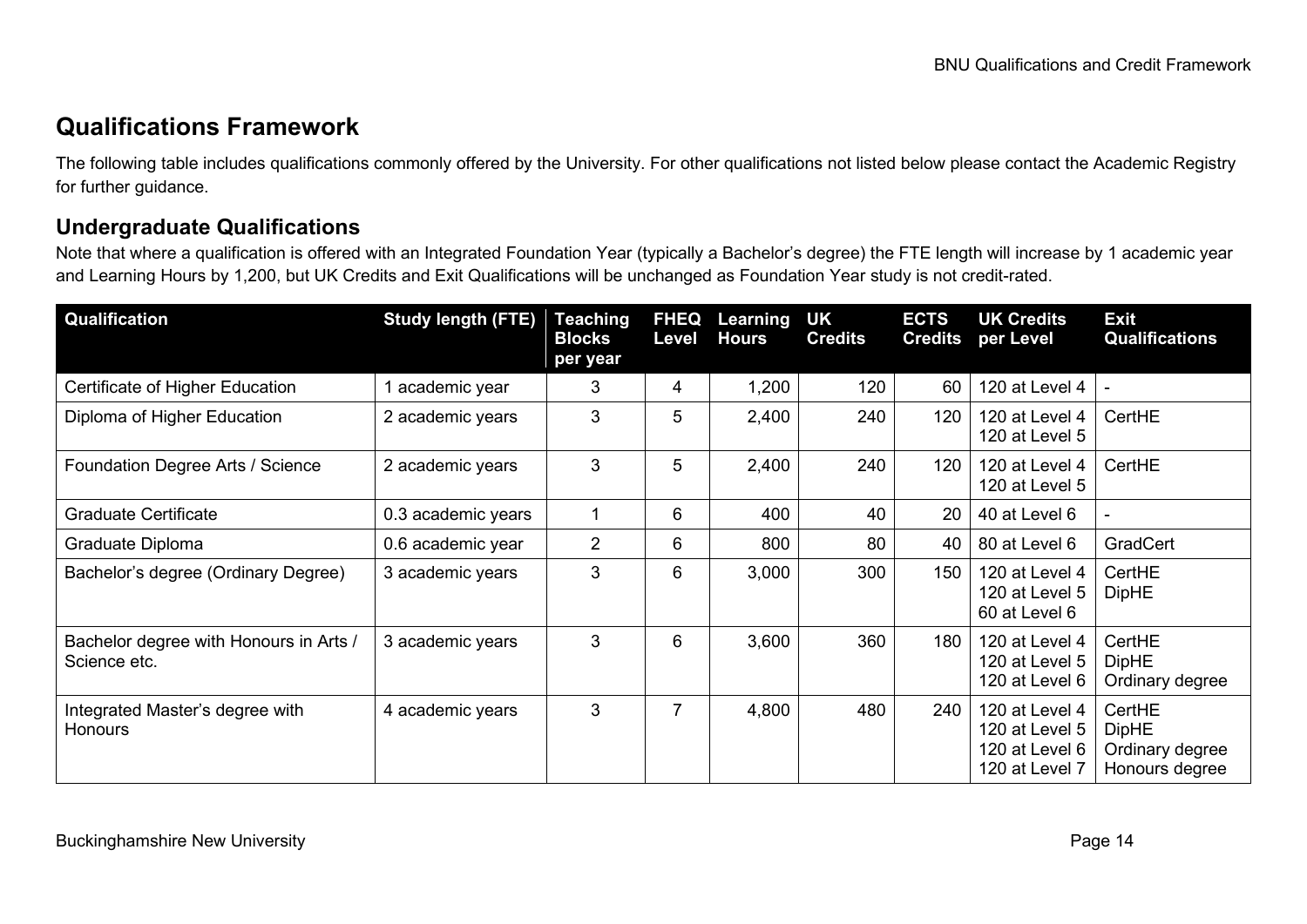# <span id="page-14-1"></span>**Taught Postgraduate Qualifications**

| <b>Qualification</b>                  | <b>Study length</b><br>(FTE) | <b>Teaching</b><br><b>Blocks</b><br>per year | <b>FHEQ</b><br>Level | Learning<br><b>Hours</b> | <b>UK</b><br><b>Credits</b> | <b>ECTS</b><br><b>Credits</b> | <b>UK Credits</b><br>per Level    | <b>Exit</b><br><b>Qualifications</b> |
|---------------------------------------|------------------------------|----------------------------------------------|----------------------|--------------------------|-----------------------------|-------------------------------|-----------------------------------|--------------------------------------|
| Postgraduate Certificate              | 0.3 calendar year            | 2                                            |                      | 600                      | 60                          | 30                            | 60 at Level 7                     | $\overline{\phantom{a}}$             |
| Postgraduate Diploma                  | 0.6 calendar year            | 3                                            |                      | 1,200                    | 120                         | 60                            | 120 at Level                      | PGCert                               |
| Master's degree (Arts / Science etc.) | calendar year                | 4                                            |                      | 1,800                    | 180                         | 90                            | 180 at Level                      | <b>PGCert</b><br>PGDip               |
| Professional doctorate <sup>7</sup>   | 4 calendar years             | N/A                                          | 8                    | 5,400                    | 540                         | 270                           | 150 at Level<br>390 at Level<br>8 | <b>MPhil</b>                         |

<span id="page-14-0"></span><sup>7</sup> Validated by the University's Research Degree Awarding partner.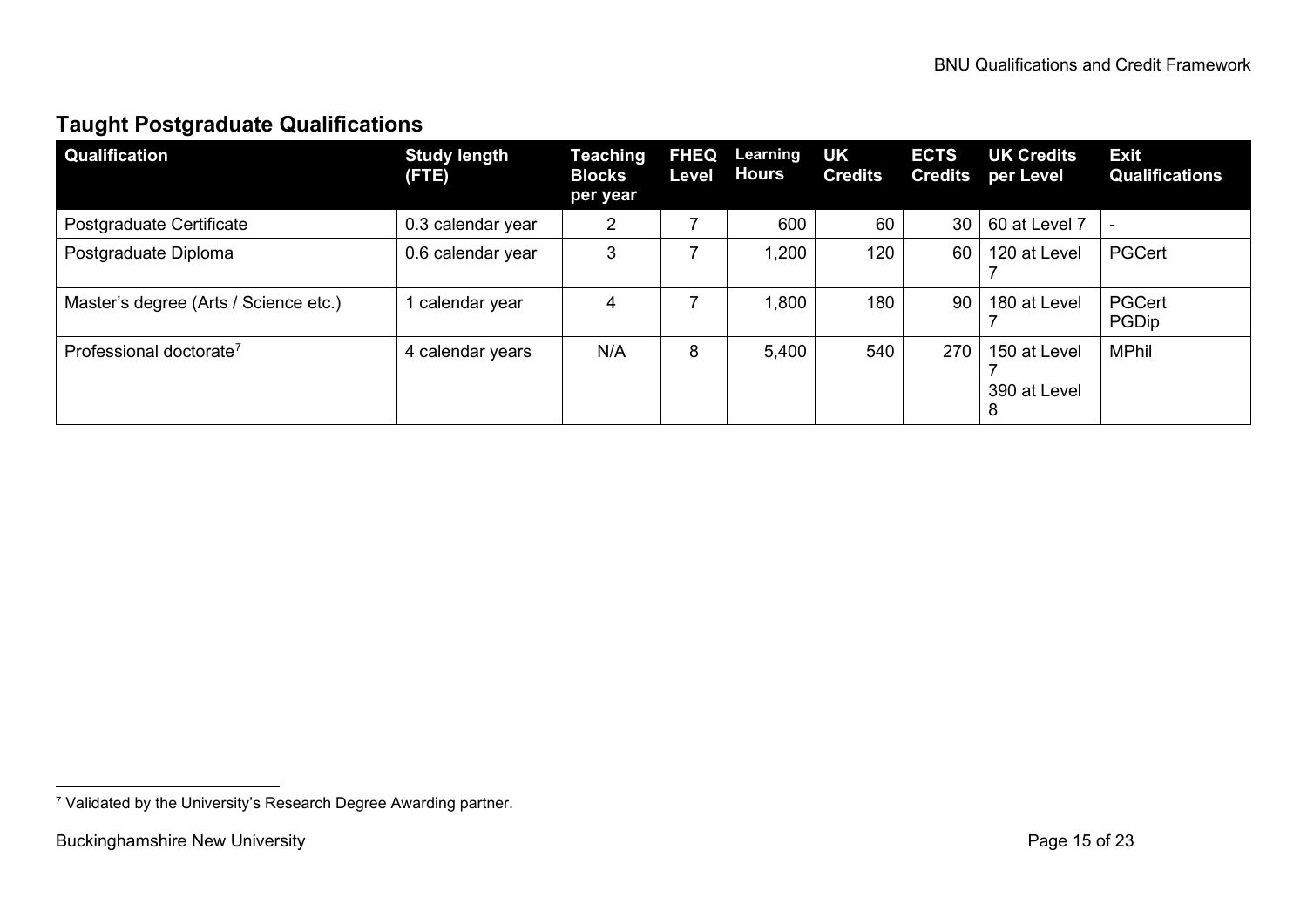# <span id="page-15-0"></span>**Appendices**

<span id="page-15-1"></span>

|  |  | Appendix 1: Table of current approved qualifications |  |
|--|--|------------------------------------------------------|--|
|--|--|------------------------------------------------------|--|

| <b>Abbreviation</b> | <b>Full name of qualification</b>        |
|---------------------|------------------------------------------|
| <b>BA</b>           | <b>Bachelor of Arts</b>                  |
| <b>BEng</b>         | <b>Bachelor of Engineering</b>           |
| <b>BSc</b>          | <b>Bachelor of Science</b>               |
| <b>CertHE</b>       | Certificate of Higher Education          |
| <b>DipHE</b>        | Diploma of Higher Education              |
| <b>DMS</b>          | Diploma in Management Studies            |
| <b>FDA</b>          | <b>Foundation Degree Arts</b>            |
| <b>FDSc</b>         | <b>Foundation Degree Science</b>         |
| <b>GradCert</b>     | <b>Graduate Certificate</b>              |
| <b>GradDip</b>      | Graduate Diploma                         |
| <b>LLB</b>          | <b>Bachelor of Laws</b>                  |
| <b>LLM</b>          | <b>Master of Laws</b>                    |
| <b>MA</b>           | Master of Arts                           |
| MArt <sup>8</sup>   | Master in Arts                           |
| <b>MBA</b>          | <b>Master of Business Administration</b> |
| <b>MEng</b>         | Master of Engineering                    |
| MOst <sup>9</sup>   | Master of Osteopathy                     |
| <b>MSc</b>          | <b>Master of Science</b>                 |
| MSci <sup>10</sup>  | <b>Master in Science</b>                 |
| <b>PGCert</b>       | Postgraduate Certificate                 |
| <b>PGDip</b>        | Postgraduate Diploma                     |

<span id="page-15-2"></span><sup>8</sup> Integrated master's degree

<span id="page-15-3"></span> $^{\rm 9}$  Integrated master's degree

<span id="page-15-4"></span><sup>&</sup>lt;sup>10</sup> Integrated master's degree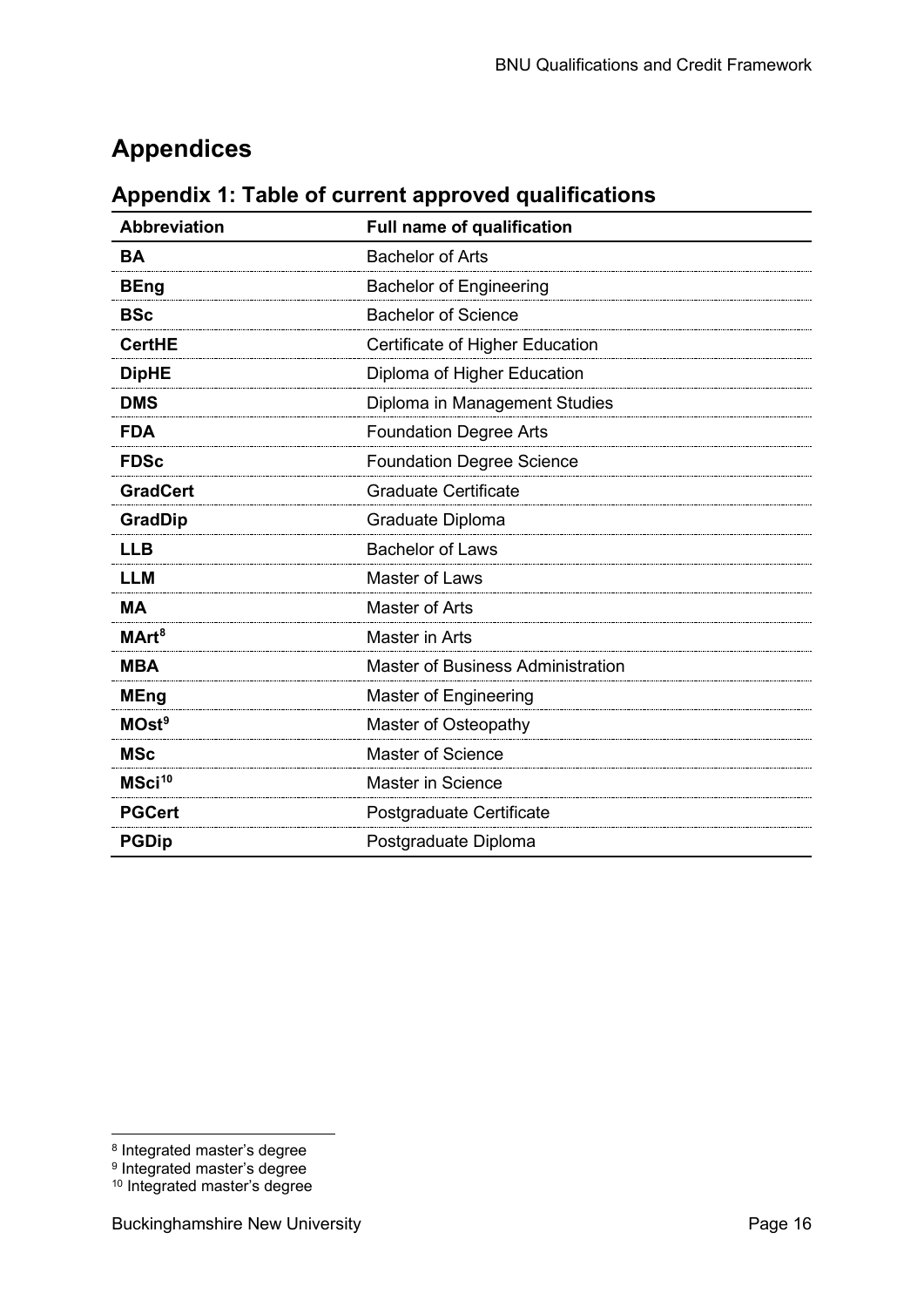# **Appendix 2: Qualification Level Descriptors**

The University has adopted the qualifications descriptors for Levels 4-8 from those published in the FHEQ which are reproduced below. The FHEQ does not cover pre-higher education qualifications, for example Foundation Years. For these, the [Credit Level Descriptors for Higher Education \(2016\)](https://www.seec.org.uk/wp-content/uploads/2016/07/SEEC-descriptors-2016.pdf) published by the South East England Consortium for Credit Accumulation and Transfer (SEEC) may be helpful.

<span id="page-16-0"></span>

| Level          | Awarded to learners who have<br>demonstrated:                                                                                                                                                                                                                                                                                                                                                                                                                                                                                                             | Typically, holders of the qualification will<br>be able to:                                                                                                                                                                                                                                                                                                                                                                                                                                                                                                 | And holders will have:                                                                                                                                     |
|----------------|-----------------------------------------------------------------------------------------------------------------------------------------------------------------------------------------------------------------------------------------------------------------------------------------------------------------------------------------------------------------------------------------------------------------------------------------------------------------------------------------------------------------------------------------------------------|-------------------------------------------------------------------------------------------------------------------------------------------------------------------------------------------------------------------------------------------------------------------------------------------------------------------------------------------------------------------------------------------------------------------------------------------------------------------------------------------------------------------------------------------------------------|------------------------------------------------------------------------------------------------------------------------------------------------------------|
| $\overline{4}$ | knowledge of the underlying concepts and<br>$\bullet$<br>principles associated with their area(s) of<br>study, and an ability to evaluate and<br>interpret these within the context of that<br>area of study<br>an ability to present, evaluate and interpret<br>qualitative and quantitative data, in order<br>to develop lines of argument and make<br>sound judgements in accordance with<br>basic theories and concepts of their<br>subject(s) of study                                                                                               | evaluate the appropriateness of different<br>$\bullet$<br>approaches to solving problems related to<br>their area(s) of study and/or work<br>communicate the results of their<br>study/work accurately and reliably, and<br>with structured and coherent arguments<br>undertake further training and develop<br>new skills within a structured and<br>managed environment                                                                                                                                                                                   | the qualities and transferable skills<br>necessary for employment requiring the<br>exercise of some personal responsibility.                               |
| 5              | knowledge and critical understanding of<br>the well-established principles of their<br>area(s) of study, and of the way in which<br>those principles have developed<br>ability to apply underlying concepts and<br>$\bullet$<br>principles outside the context in which they<br>were first studied, including, where<br>appropriate, the application of those<br>principles in an employment context<br>knowledge of the main methods of enquiry<br>$\bullet$<br>in the subject(s) relevant to the named<br>award, and ability to evaluate critically the | use a range of established techniques to<br>initiate and undertake critical analysis of<br>information, and to propose solutions to<br>problems arising from that analysis<br>effectively communicate information,<br>arguments and analysis in a variety of<br>forms to specialist and non-specialist<br>audiences and deploy key techniques of<br>the discipline effectively<br>undertake further training, develop existing<br>skills and acquire new competences that<br>will enable them to assume significant<br>responsibility within organisations. | the qualities and transferable skills<br>$\bullet$<br>necessary for employment requiring the<br>exercise of personal responsibility and<br>decision-making |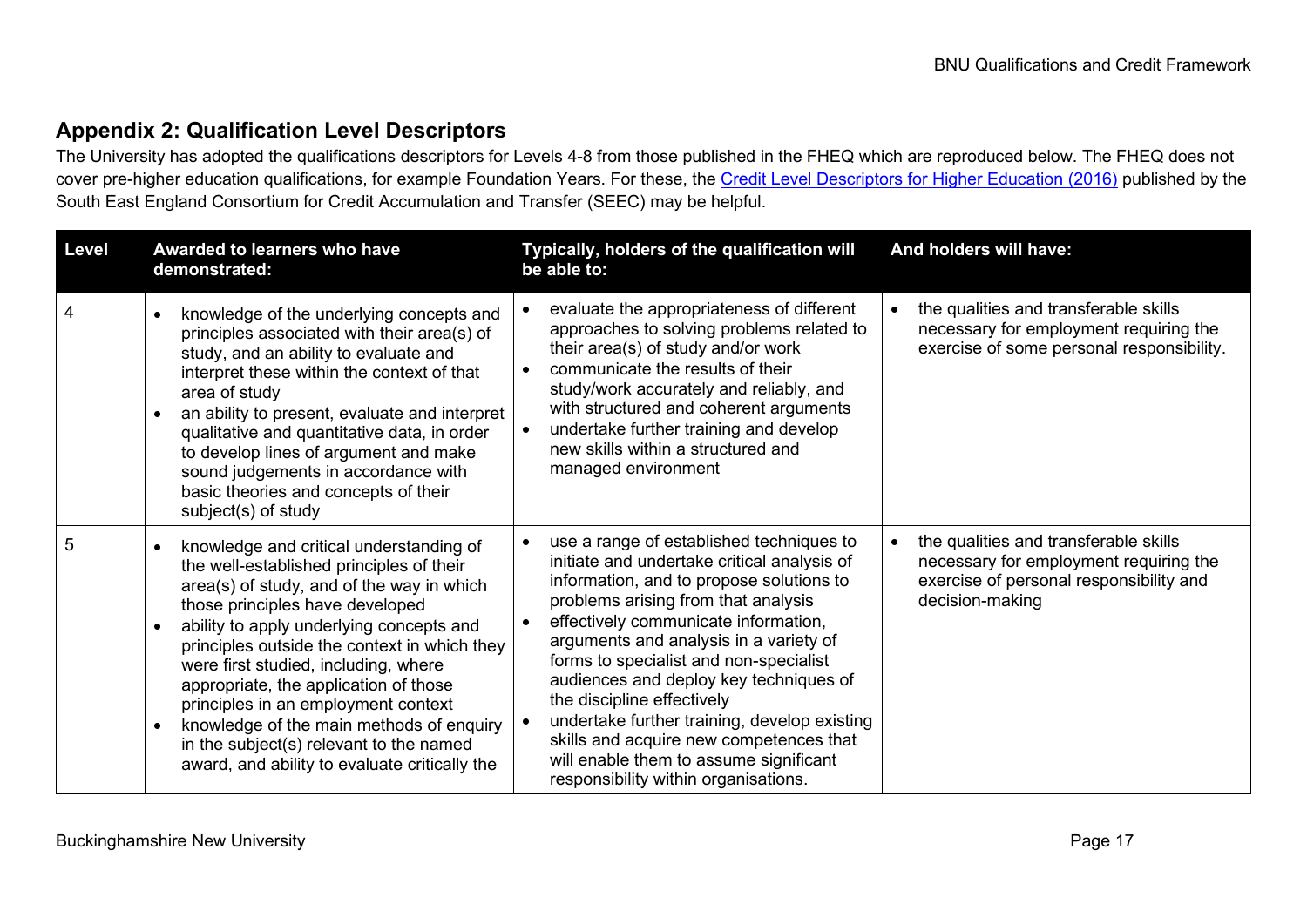| Level | Awarded to learners who have<br>demonstrated:                                                                                                                                                                                                                                                                                                                                                                                                                                                                                                                                                                                                                                                                                                                                                                                                                                                                                                      | Typically, holders of the qualification will<br>be able to:                                                                                                                                                                                                                                                                                                                                                                                                                                                                                                | And holders will have:                                                                                                                                                                                                                                                                                                                                                         |
|-------|----------------------------------------------------------------------------------------------------------------------------------------------------------------------------------------------------------------------------------------------------------------------------------------------------------------------------------------------------------------------------------------------------------------------------------------------------------------------------------------------------------------------------------------------------------------------------------------------------------------------------------------------------------------------------------------------------------------------------------------------------------------------------------------------------------------------------------------------------------------------------------------------------------------------------------------------------|------------------------------------------------------------------------------------------------------------------------------------------------------------------------------------------------------------------------------------------------------------------------------------------------------------------------------------------------------------------------------------------------------------------------------------------------------------------------------------------------------------------------------------------------------------|--------------------------------------------------------------------------------------------------------------------------------------------------------------------------------------------------------------------------------------------------------------------------------------------------------------------------------------------------------------------------------|
|       | appropriateness of different approaches to<br>solving problems in the field of study<br>an understanding of the limits of their<br>knowledge, and how this influences<br>analyses and interpretations based on that<br>knowledge                                                                                                                                                                                                                                                                                                                                                                                                                                                                                                                                                                                                                                                                                                                   |                                                                                                                                                                                                                                                                                                                                                                                                                                                                                                                                                            |                                                                                                                                                                                                                                                                                                                                                                                |
| 6     | a systematic understanding of key aspects<br>of their field of study, including acquisition<br>of coherent and detailed knowledge, at<br>least some of which is at, or informed by,<br>the forefront of defined aspects of a<br>discipline<br>an ability to deploy accurately established<br>techniques of analysis and enquiry within<br>a discipline<br>conceptual understanding that enables the<br>student:<br>to devise and sustain arguments,<br>$\circ$<br>and/or to solve problems, using ideas<br>and techniques, some of which are at<br>the forefront of a discipline<br>to describe and comment upon<br>$\Omega$<br>particular aspects of current<br>research, or equivalent advanced<br>scholarship, in the discipline<br>an appreciation of the uncertainty,<br>ambiguity and limits of knowledge<br>the ability to manage their own learning,<br>and to make use of scholarly reviews and<br>primary sources (for example, refereed | apply the methods and techniques that<br>they have learned to review, consolidate,<br>extend and apply their knowledge and<br>understanding, and to initiate and carry out<br>projects<br>critically evaluate arguments,<br>assumptions, abstract concepts and data<br>(that may be incomplete), to make<br>judgements, and to frame appropriate<br>questions to achieve a solution - or identify<br>a range of solutions - to a problem<br>communicate information, ideas, problems<br>and solutions to both specialist and non-<br>specialist audiences. | the qualities and transferable skills<br>$\bullet$<br>necessary for employment requiring:<br>the exercise of initiative and<br>$\Omega$<br>personal responsibility<br>decision-making in complex and<br>$\circ$<br>unpredictable contexts<br>the learning ability needed to<br>$\circ$<br>undertake appropriate further<br>training of a professional or<br>equivalent nature. |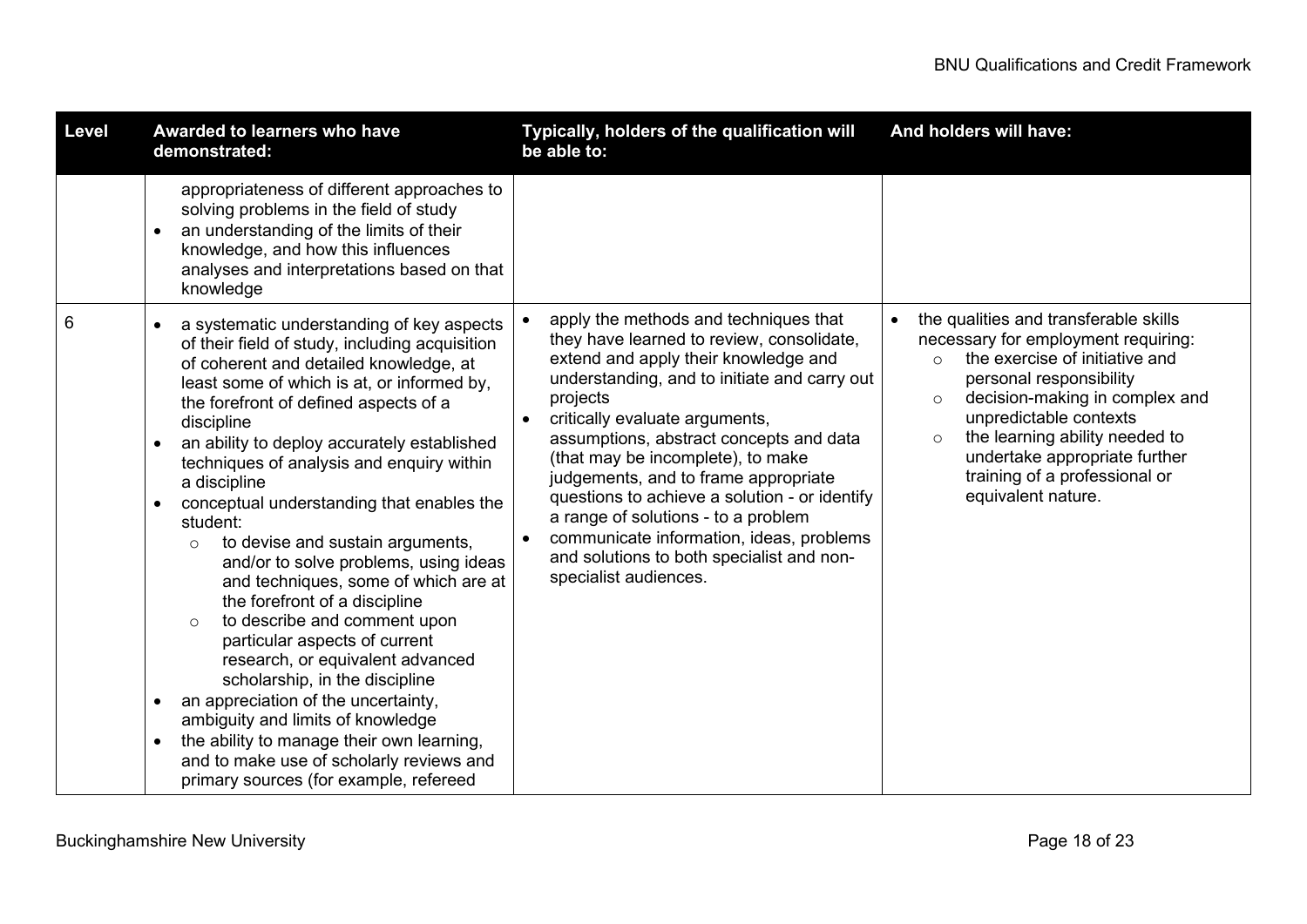| Level          | Awarded to learners who have<br>demonstrated:                                                                                                                                                                                                                                                                                                                                                                                                                                                                                                                                                                                                                                                                                                                                                                                                                                                                                                                         | Typically, holders of the qualification will<br>be able to:                                                                                                                                                                                                                                                                                                                                                                                                                                                                  | And holders will have:                                                                                                                                                                                                                                                                                                                             |
|----------------|-----------------------------------------------------------------------------------------------------------------------------------------------------------------------------------------------------------------------------------------------------------------------------------------------------------------------------------------------------------------------------------------------------------------------------------------------------------------------------------------------------------------------------------------------------------------------------------------------------------------------------------------------------------------------------------------------------------------------------------------------------------------------------------------------------------------------------------------------------------------------------------------------------------------------------------------------------------------------|------------------------------------------------------------------------------------------------------------------------------------------------------------------------------------------------------------------------------------------------------------------------------------------------------------------------------------------------------------------------------------------------------------------------------------------------------------------------------------------------------------------------------|----------------------------------------------------------------------------------------------------------------------------------------------------------------------------------------------------------------------------------------------------------------------------------------------------------------------------------------------------|
|                | research articles and/or original materials<br>appropriate to the discipline).                                                                                                                                                                                                                                                                                                                                                                                                                                                                                                                                                                                                                                                                                                                                                                                                                                                                                        |                                                                                                                                                                                                                                                                                                                                                                                                                                                                                                                              |                                                                                                                                                                                                                                                                                                                                                    |
| $\overline{7}$ | a systematic understanding of knowledge,<br>$\bullet$<br>and a critical awareness of current<br>problems and/or new insights, much of<br>which is at, or informed by, the forefront of<br>their academic discipline, field of study or<br>area of professional practice<br>a comprehensive understanding of<br>$\bullet$<br>techniques applicable to their own<br>research or advanced scholarship<br>originality in the application of knowledge,<br>$\bullet$<br>together with a practical understanding of<br>how established techniques of research<br>and enquiry are used to create and<br>interpret<br>knowledge in the discipline<br>$\bullet$<br>conceptual understanding that enables the<br>$\bullet$<br>student:<br>to evaluate critically current research<br>$\circ$<br>and advanced scholarship in the<br>discipline<br>to evaluate methodologies and<br>$\circ$<br>develop critiques of them and, where<br>appropriate, to propose new<br>hypotheses. | deal with complex issues both<br>systematically and creatively, make sound<br>judgements in the absence of complete<br>data, and communicate their conclusions<br>clearly to specialist and non-specialist<br>audiences<br>demonstrate self-direction and originality<br>in tackling and solving problems, and act<br>autonomously in planning and<br>implementing tasks at a professional or<br>equivalent level<br>continue to advance their knowledge and<br>understanding, and to develop new skills<br>to a high level. | the qualities and transferable skills<br>$\bullet$<br>necessary for employment requiring:<br>the exercise of initiative and<br>$\Omega$<br>personal responsibility<br>decision-making in complex and<br>$\circ$<br>unpredictable situations<br>the independent learning ability<br>$\circ$<br>required for continuing professional<br>development. |
| 8              | the creation and interpretation of new<br>$\bullet$<br>knowledge, through original research or<br>other advanced scholarship, of a quality to                                                                                                                                                                                                                                                                                                                                                                                                                                                                                                                                                                                                                                                                                                                                                                                                                         | make informed judgements on complex<br>issues in specialist fields, often in the<br>absence of complete data, and be able to<br>communicate their ideas and conclusions                                                                                                                                                                                                                                                                                                                                                      | the qualities and transferable skills<br>$\bullet$<br>necessary for employment requiring the<br>exercise of personal responsibility and<br>largely autonomous initiative in complex                                                                                                                                                                |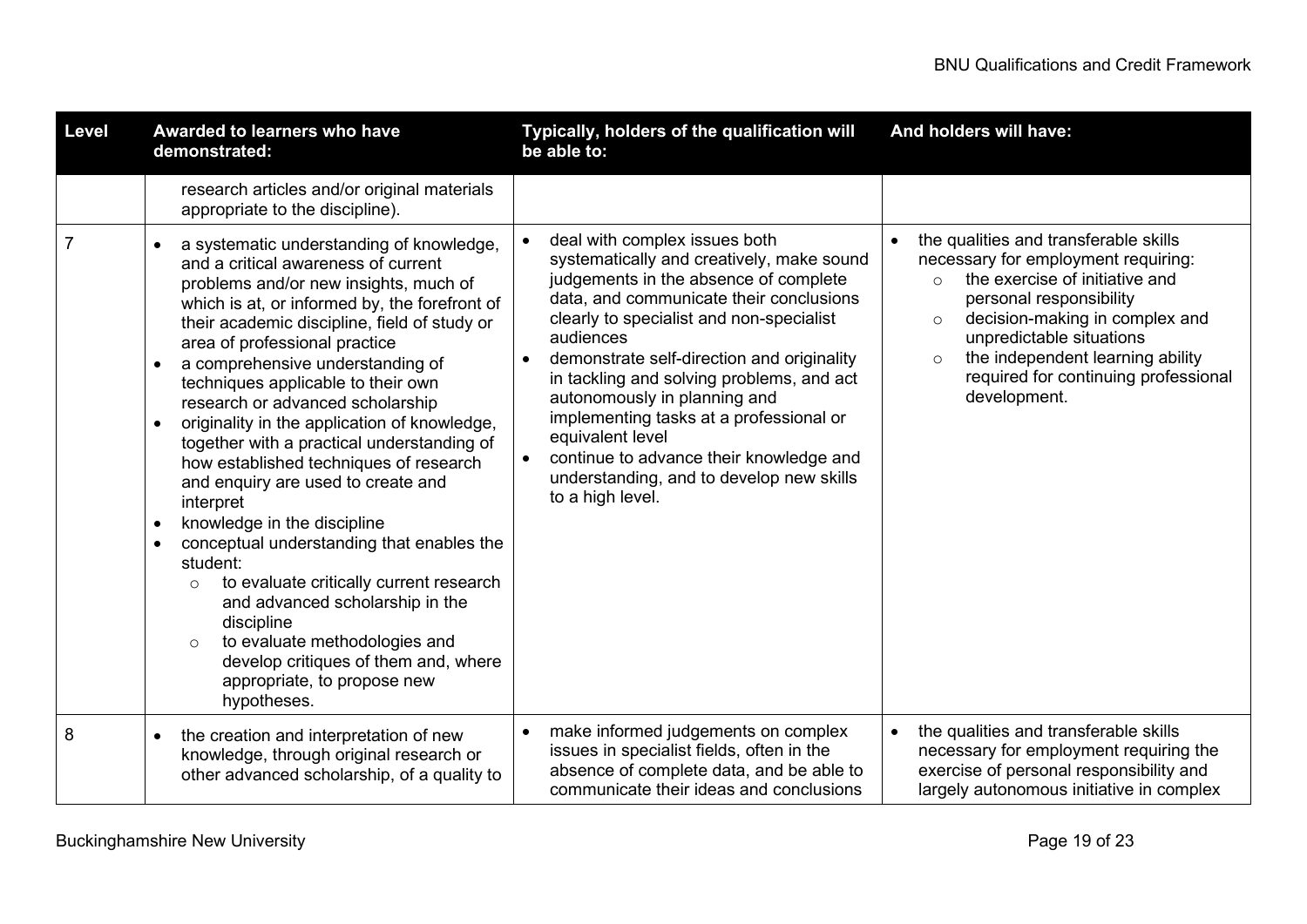| Level | Awarded to learners who have<br>demonstrated:                                                                                                                                                                                                                                                                                                                                                                                                                                                                                                                                                                                                     | Typically, holders of the qualification will<br>be able to:                                                                                                                                                                                                         | And holders will have:                                                       |
|-------|---------------------------------------------------------------------------------------------------------------------------------------------------------------------------------------------------------------------------------------------------------------------------------------------------------------------------------------------------------------------------------------------------------------------------------------------------------------------------------------------------------------------------------------------------------------------------------------------------------------------------------------------------|---------------------------------------------------------------------------------------------------------------------------------------------------------------------------------------------------------------------------------------------------------------------|------------------------------------------------------------------------------|
|       | satisfy peer review, extend the forefront of<br>the discipline, and merit publication<br>a systematic acquisition and<br>understanding of a substantial body of<br>knowledge which is at the forefront of an<br>academic discipline or area of professional<br>practice<br>the general ability to conceptualise, design<br>and implement a project for the generation<br>of new knowledge, applications or<br>understanding at the forefront of the<br>discipline, and to adjust the project design<br>in the light of unforeseen problems<br>a detailed understanding of applicable<br>techniques for research and advanced<br>academic enquiry. | clearly and effectively to specialist and<br>non-specialist audiences<br>continue to undertake pure and/or applied<br>research and development at an advanced<br>level, contributing substantially to the<br>development of new techniques, ideas or<br>approaches. | and unpredictable situations, in<br>professional or equivalent environments. |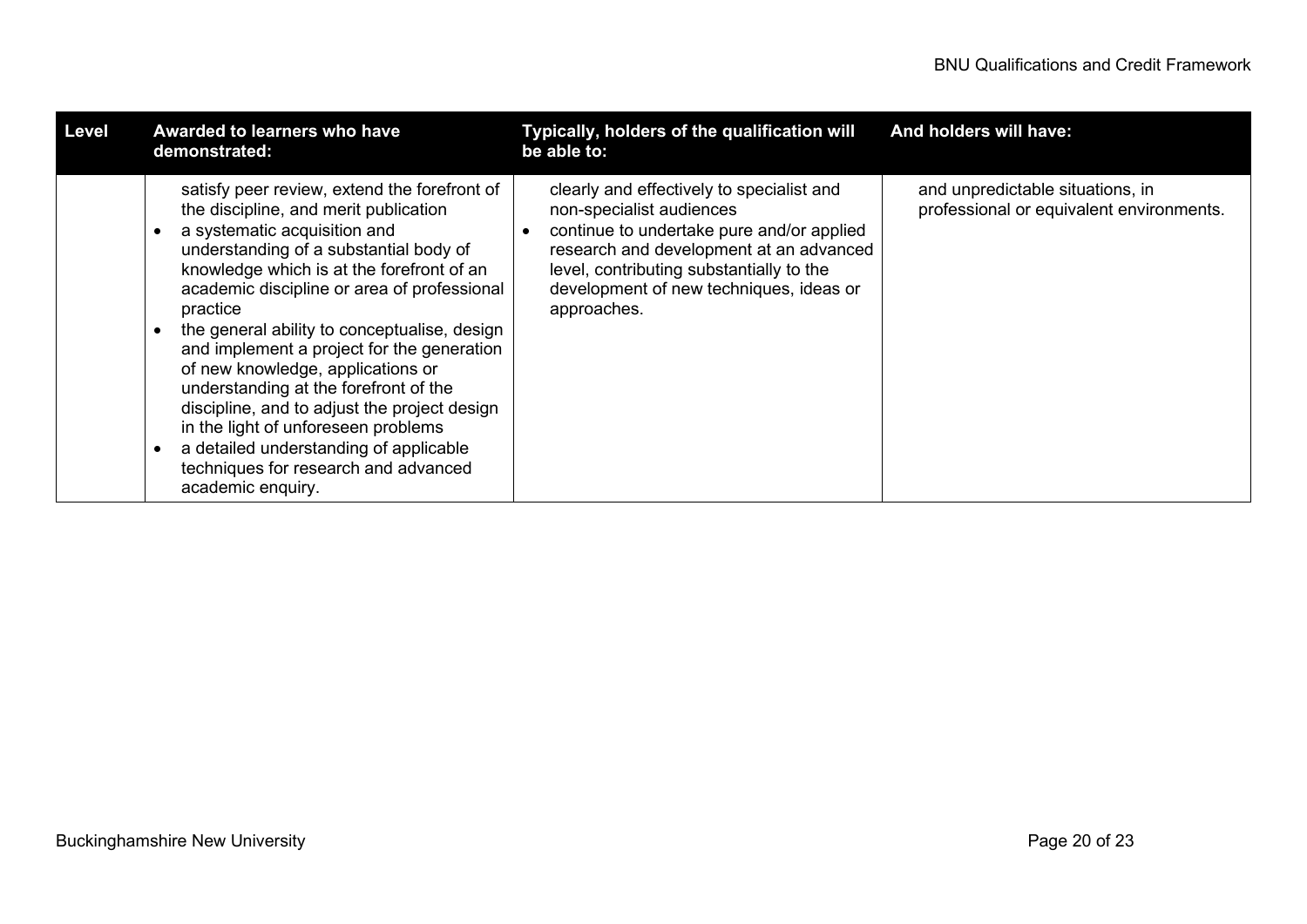# <span id="page-20-0"></span>**Appendix 3: Higher and Degree Apprenticeships**

1 A programme may be offered as a higher or degree apprenticeship, which involves learners completing an apprenticeship by working alongside experienced staff and gaining job-specific skills while earning themselves a wage.

#### **Apprenticeship Standards**

- 2 For a programme to qualify as an apprenticeship it must have a corresponding Apprenticeship Standard approved by the Institute for Apprenticeships & Technical Education and published on their website.<sup>[11](#page-20-1)</sup> Standards are occupation-focused rather than being qualification-led and the name of the apprenticeship standard will be the name of the occupation, e.g. "Registered Nurse".
- 3 Apprenticeship Standards are developed with employers and contain a list of the knowledge, skills and behaviours an apprentice will need to have learned by the end of their apprenticeship. Programme learning outcomes should additionally be mapped against the Apprenticeship Standard requirements.
- 4 Apprentices are employed and must remain in employment for the duration of their apprenticeship. They are given time for study which is related to their role – usually one day a week (20% of their learning ['off the job' learning]). Depending on their level, apprenticeships take between one and 5 years for learners to complete.
- 5 All degree apprenticeships are defined by the University as work-based learning programmes. The mode of study may vary and will be determined by the study load as normal, although typically an apprenticeship will be offered as full-time.
	- A 'higher apprenticeship' refers to all apprenticeships that include the achievement of academic / vocational qualifications from Level 4 (CertHE) up to bachelor's and master's degrees at Levels 6-7;
	- A 'degree apprenticeship' is the latest model to be developed as part of higher apprenticeship standards whereby an apprentice can achieve a full bachelor's or master's degree (Levels 6 and 7) as a core component of the apprenticeship.

#### **End Point Assessment (EPA)**

- 6 An Apprenticeship must include an End Point Assessment (EPA) which will determine whether the apprentices has demonstrated the knowledge, skills and behaviours required by the relevant Apprenticeship Standard and therefore whether an apprentice is occupationally competent.
- 7 EPA will cover the apprentice's performance across the whole standard rather than for individual tasks and will typically comprise a range of assessment tasks including knowledge tests, observations, and a professional discussion. Learners must successfully complete the relevant end-point assessment for the successful completion of their apprenticeship programme and – for some professional programmes – entry to the professional register.
- 8 EPA must be conducted by independent end-point assessors appointed by an EPAO, which must be on the [Register of end-point assessment organisations](https://www.gov.uk/guidance/register-of-end-point-assessment-organisations) (RoEPAO).

<span id="page-20-1"></span><sup>11</sup> See:<https://www.instituteforapprenticeships.org/apprenticeship-standards/> for a searchable list of Apprenticeship Standards.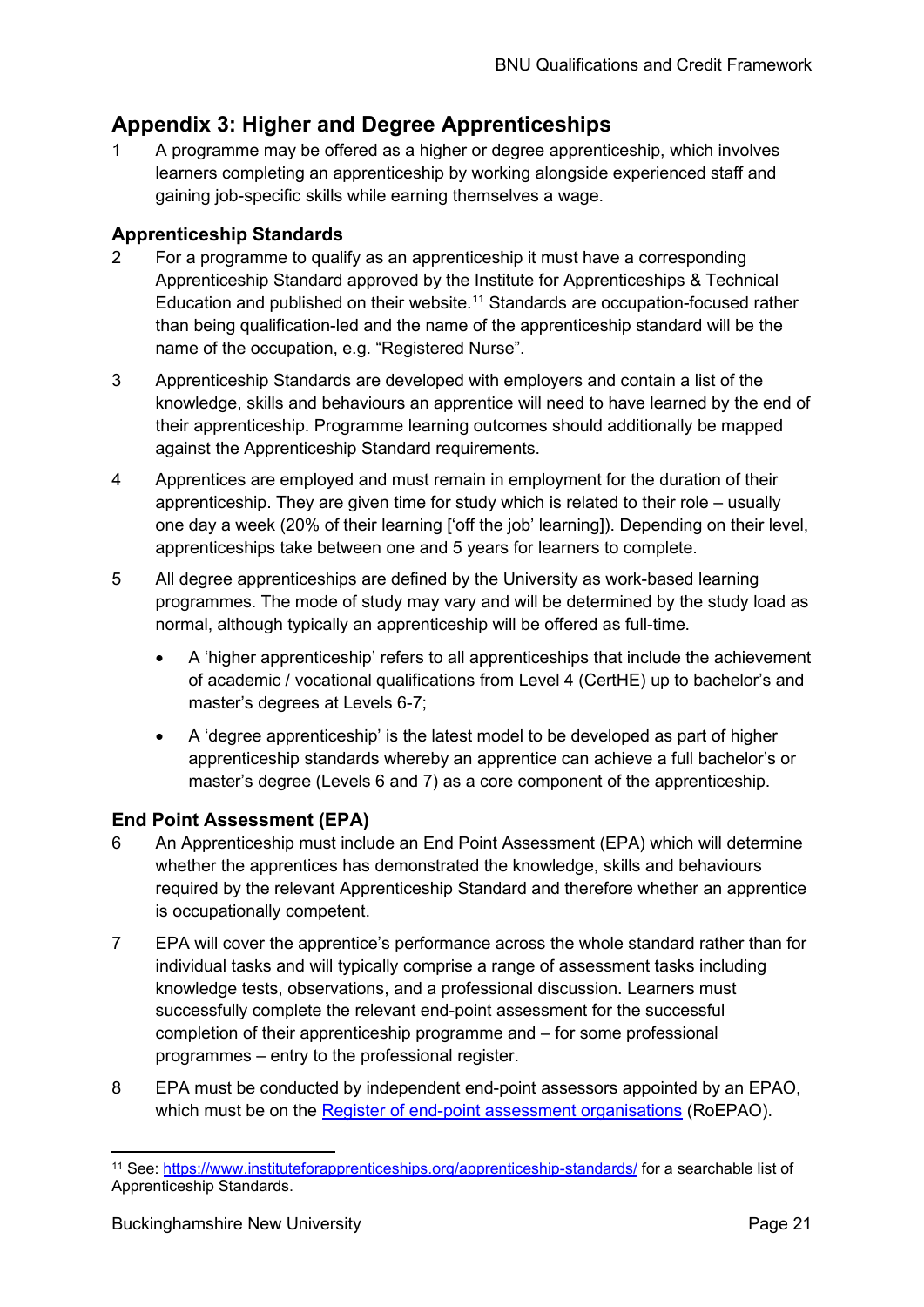Many degree apprenticeships will follow an integrated form of end-point assessment, where the higher education institution delivering the degree will also be the end point assessor and must be on the RoEPAO against the relevant Standard.

9 End-point assessment arrangements must be confirmed as part of programme development.

#### **Non-apprentices enrolled on apprenticeship programmes**

- 10 Although an apprenticeship will specify a related qualification to be achieved, that qualification is independent of the apprenticeship itself. As such it is possible for the same qualification to be delivered as part of an apprenticeship and in its own right.
- 11 However, the learner undertaking the qualification separately must meet the requirements of the standalone programme, i.e. they must be in employment and be facilitated by their employer to undertake the programme and support their studies (as with all work-based learning programmes).